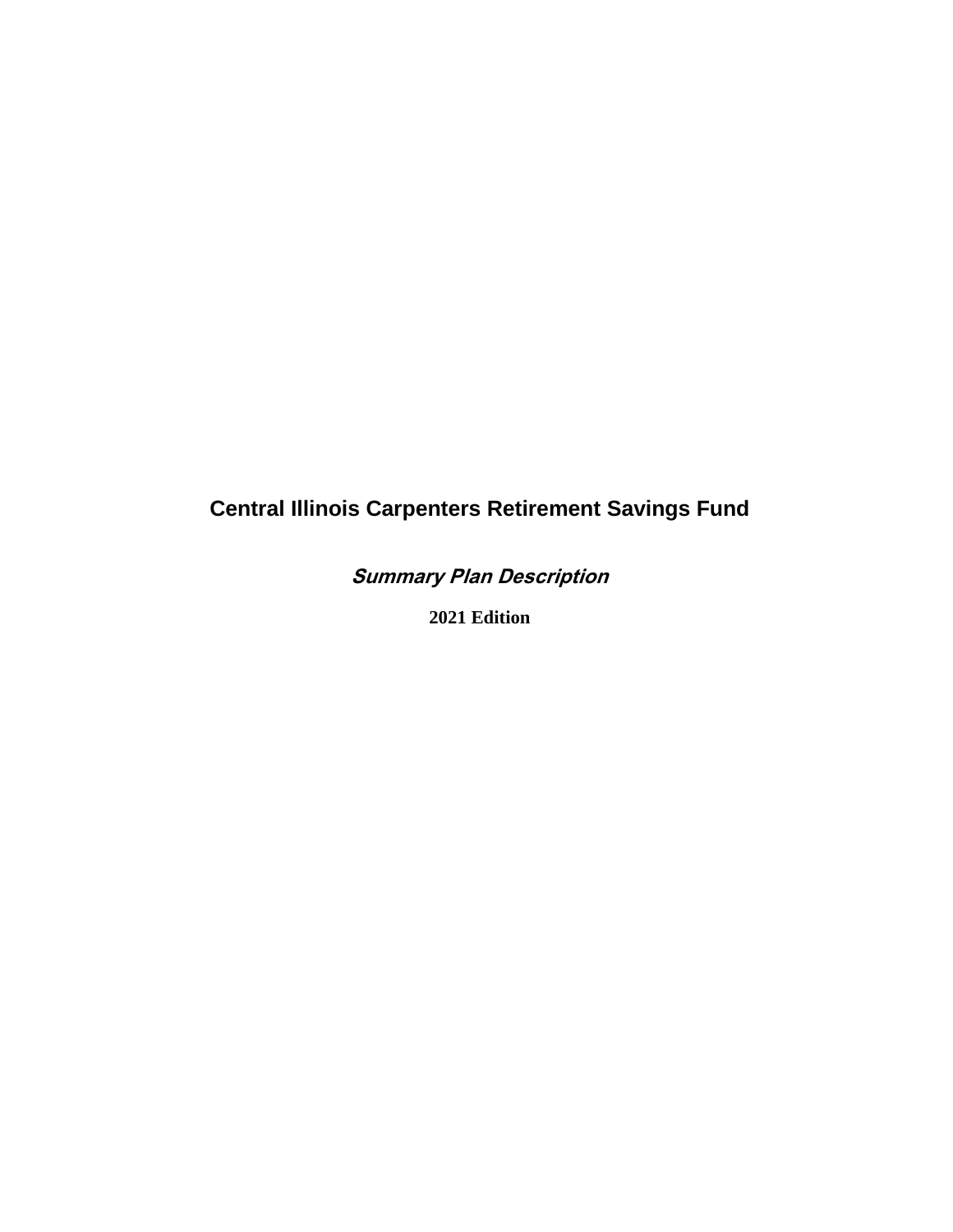## **Central Illinois Carpenters Retirement Savings Fund**

200 South Madigan Drive Lincoln, Illinois 62656 (217) 732-1919 (217) 732-7799 (Fax)

#### **Board of Trustees**

*Union Trustees Employer Trustees* R. Nathan German, Chairman James L. Hein, Secretary Robert J. Finneran Bobby Taylor Jacob Moody Steve Aupperle

## **Plan Administrator**

The Board of Trustees of the Central Illinois Carpenters Retirement Savings Fund 200 S. Madigan Drive Lincoln, Illinois 62656 Phone: (217) 732-1919

#### **Administrative Manager**

Missy Sallee 200 S. Madigan Drive Lincoln, Illinois 62656 Phone: (217) 732-1919

**Legal Counsel** Cavanagh & O'Hara LLP

**Fund Auditor**  Romolo & Associates, CPA

### **Consultant**

Segal Consulting

*This is the 2021 edition of the Summary Plan Description and is based on all amendments made to the Plan through the date of printing of this booklet. Information in this booklet applies to all participants who become eligible for benefits or who Retire on or after May 1, 2021. The eligibility and/or benefits of an individual who Retired before May 1, 2021 are determined in accordance with the provisions of the Plan in effect at that time.*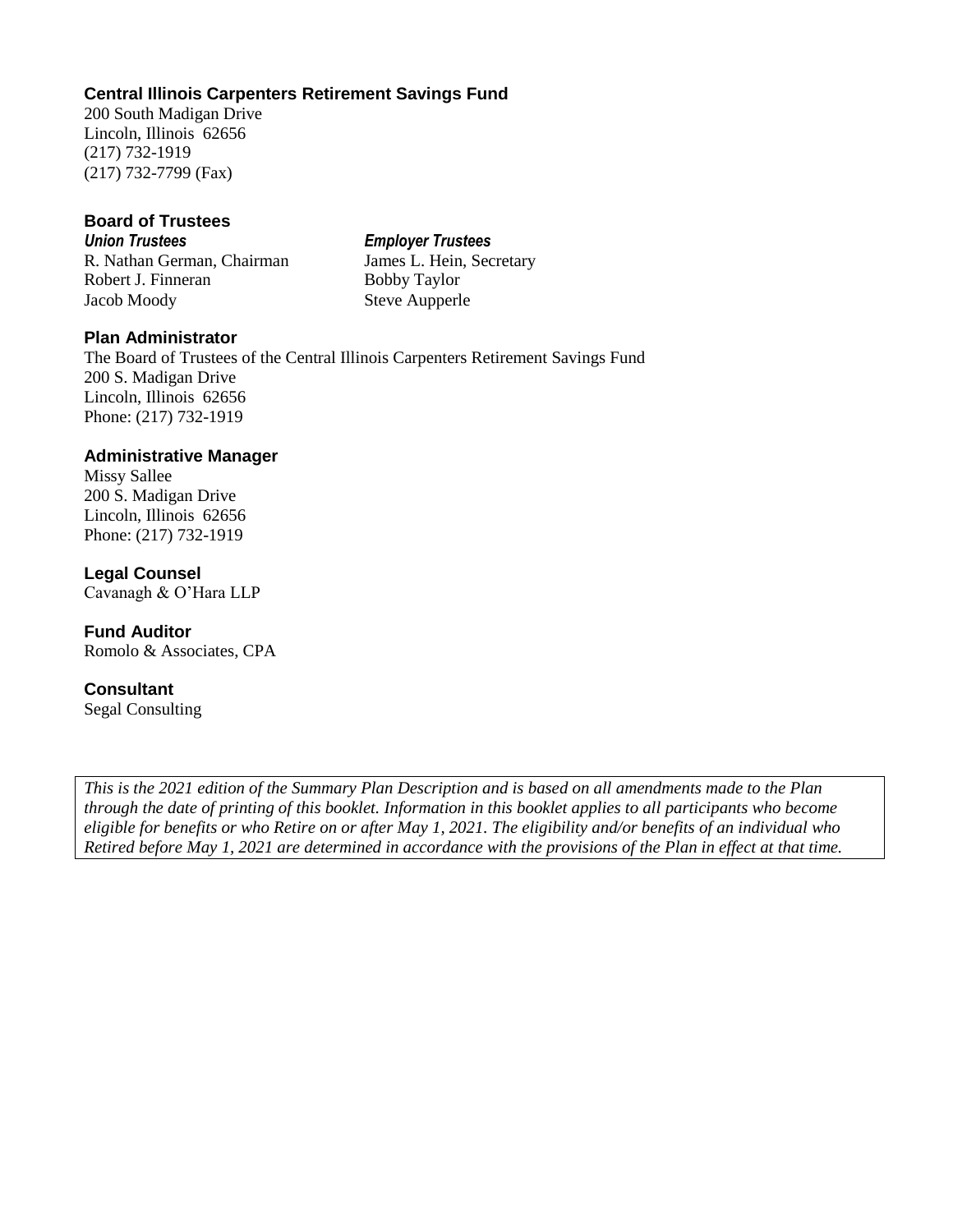# **IN THIS BOOKLET**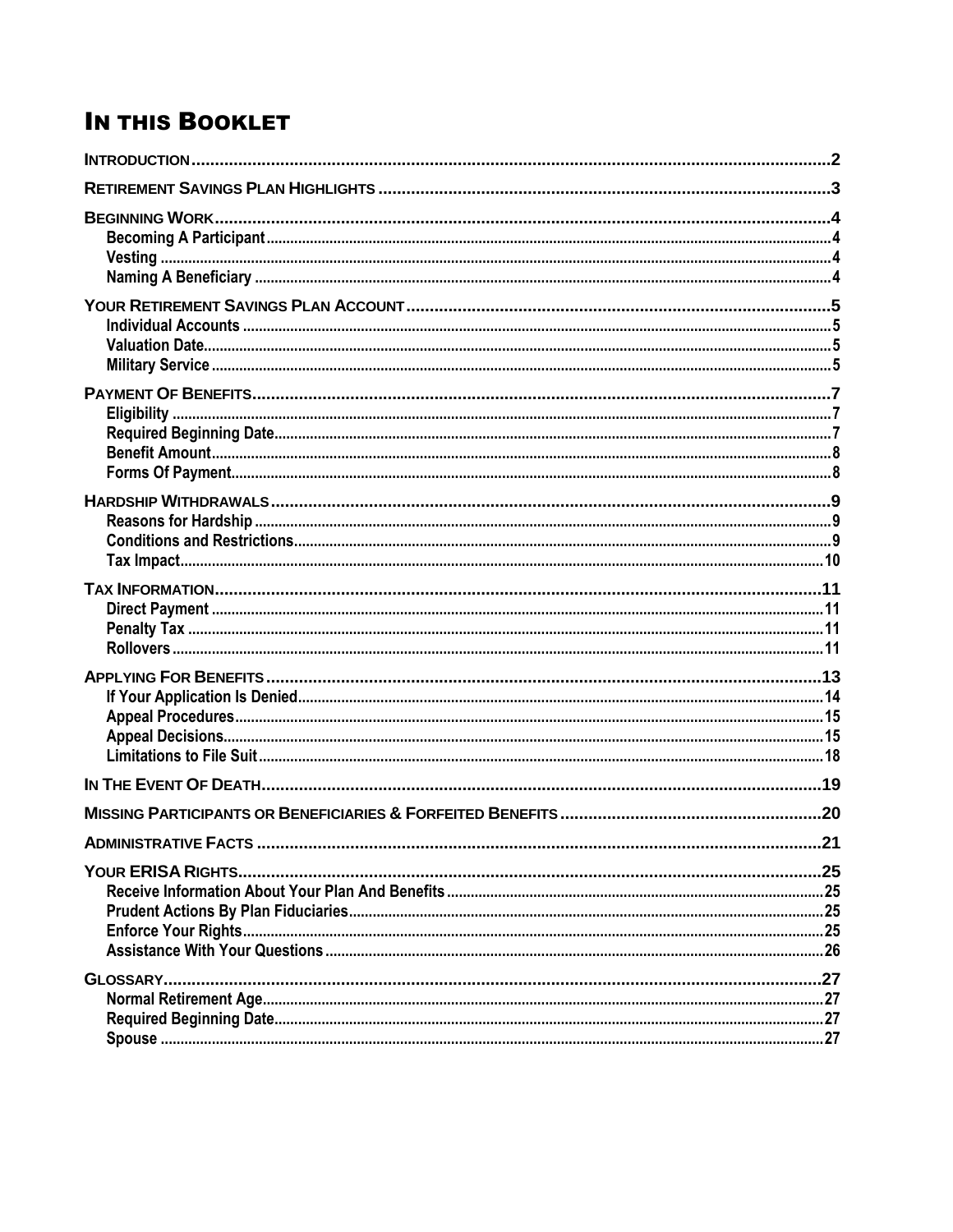# <span id="page-3-0"></span>INTRODUCTION

The Central Illinois Carpenters Retirement Savings Fund (the "Fund", "Plan," or "Retirement Savings Plan") is designed to provide you with a source of financial income during retirement.

When you become a participant in the Retirement Savings Plan, an "individual account" is established in your name. Employer contributions are made on your behalf to your individual account. You are always 100% vested in, or entitled to, the money in your account. Your account balance includes Employer contributions made on your behalf and investment earnings and/or losses. The expenses of operating the Retirement Savings Plan are subtracted from all individual accounts.

The Trustees are responsible for investing the assets of the Fund. The Trustees intend to make every effort to invest the assets to produce favorable earnings. However, the investment results are not guaranteed.

Please take some time to review this booklet. If you're married, share the information in this booklet with your spouse. If you have any questions about the Retirement Savings Plan, contact the Fund Office at 217-732-1919.

*Nothing in this booklet is meant to interpret or change in any way the provisions expressed in the Plan Document. If there is a discrepancy between the wording in this Summary Plan Description and the Plan Document, the Plan Document will govern. Only the full Board of Trustees has the discretion and authority to interpret the Retirement Savings Plan described in this booklet. No Employer, Union or any representative of any Employer or Union, in such capacity, is authorized to interpret the Retirement Savings Plan nor can any such person act as agent of the Trustees. The Trustees reserve the right to amend, modify or discontinue all or part of the Retirement Savings Plan whenever, in their judgment, conditions so warrant.*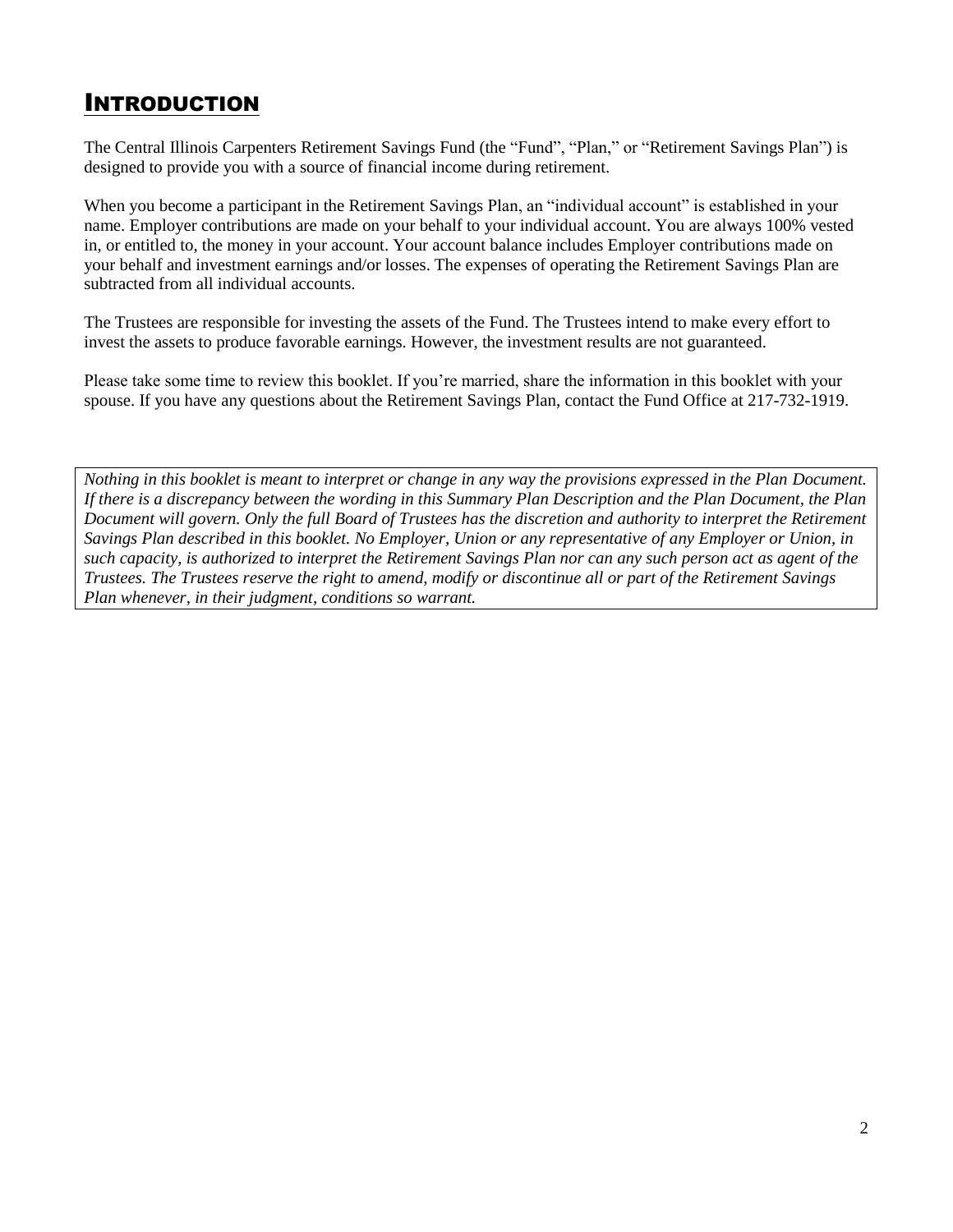# <span id="page-4-0"></span>**RETIREMENT SAVINGS PLAN HIGHLIGHTS**

The information below highlights some of the features of the Retirement Savings Plan. Detailed information is provided later in the booklet.

| <b>Becoming a</b><br><b>Participant</b>                                                           | You become a participant on the first day for which at least one hour of contributions is required on<br>■<br>your behalf for your work in covered employment.                                                                   |
|---------------------------------------------------------------------------------------------------|----------------------------------------------------------------------------------------------------------------------------------------------------------------------------------------------------------------------------------|
|                                                                                                   | You are always 100% vested in, or entitled to, the money in your individual account. However, you<br>■<br>need to meet certain eligibility requirements before you are able to withdraw the money in your<br>account.            |
| Your<br><b>Retirement</b><br><b>Plan Account</b>                                                  | When you first become a participant, an individual Retirement Savings Plan account is established<br>in your name.                                                                                                               |
|                                                                                                   | The Trustees direct how your Employer contributions will be invested.<br>■                                                                                                                                                       |
|                                                                                                   | Your account is valued each April 30th.<br>■                                                                                                                                                                                     |
|                                                                                                   | Your account balance reflects contributions made on your behalf, investment earnings and/or<br>losses and Retirement Savings Plan administrative expenses.                                                                       |
|                                                                                                   | Each year you will receive a statement showing the balance of your account.                                                                                                                                                      |
| <b>Eligibility For</b><br><b>Benefits</b>                                                         | In general, you become eligible for benefits when you:                                                                                                                                                                           |
|                                                                                                   | Retire at or after age 55;                                                                                                                                                                                                       |
|                                                                                                   | Qualify for a hardship distribution;<br>■                                                                                                                                                                                        |
|                                                                                                   | Die;<br>■                                                                                                                                                                                                                        |
|                                                                                                   | Become totally and permanently Disabled;                                                                                                                                                                                         |
|                                                                                                   | No employer contributions to the Plan are made on your behalf and you have not worked in covered<br>employment for which contributions are due to the Fund for at least 12 consecutive months; or                                |
|                                                                                                   | You reach the Plan's Required Beginning Date.                                                                                                                                                                                    |
| <b>Choosing How</b><br>Your<br><b>Retirement</b><br><b>Savings Plan</b><br><b>Benefit Is Paid</b> | The Retirement Savings Plan offers the following forms of payment:                                                                                                                                                               |
|                                                                                                   | One partial distribution every twelve (12) months (Minimum Distribution Amount is \$5,000.00);                                                                                                                                   |
|                                                                                                   | Lump sum; or<br>■                                                                                                                                                                                                                |
|                                                                                                   | The amount that qualifies for a hardship distribution (Minimum Hardship Distribution Amount must<br>■<br>be greater than \$2,000.00).                                                                                            |
| In The Event                                                                                      | In the event of your death, your benefits will be paid as follows:                                                                                                                                                               |
| <b>Of Your Death</b>                                                                              | If you are married at the time of your death, the benefit will be paid to your spouse as a lump-sum<br>payment, unless you and your spouse previously agree in writing to have the lump-sum made to a<br>designated beneficiary. |
|                                                                                                   | If you are not married at the time of your death, your benefit will be paid to your designated<br>■<br>beneficiary (or beneficiaries, if applicable) as a lump-sum payment.                                                      |
|                                                                                                   | If you are not married at the time of your death and you fail to name a beneficiary or your<br>beneficiary does not survive you, then your benefit will be paid to your estate.                                                  |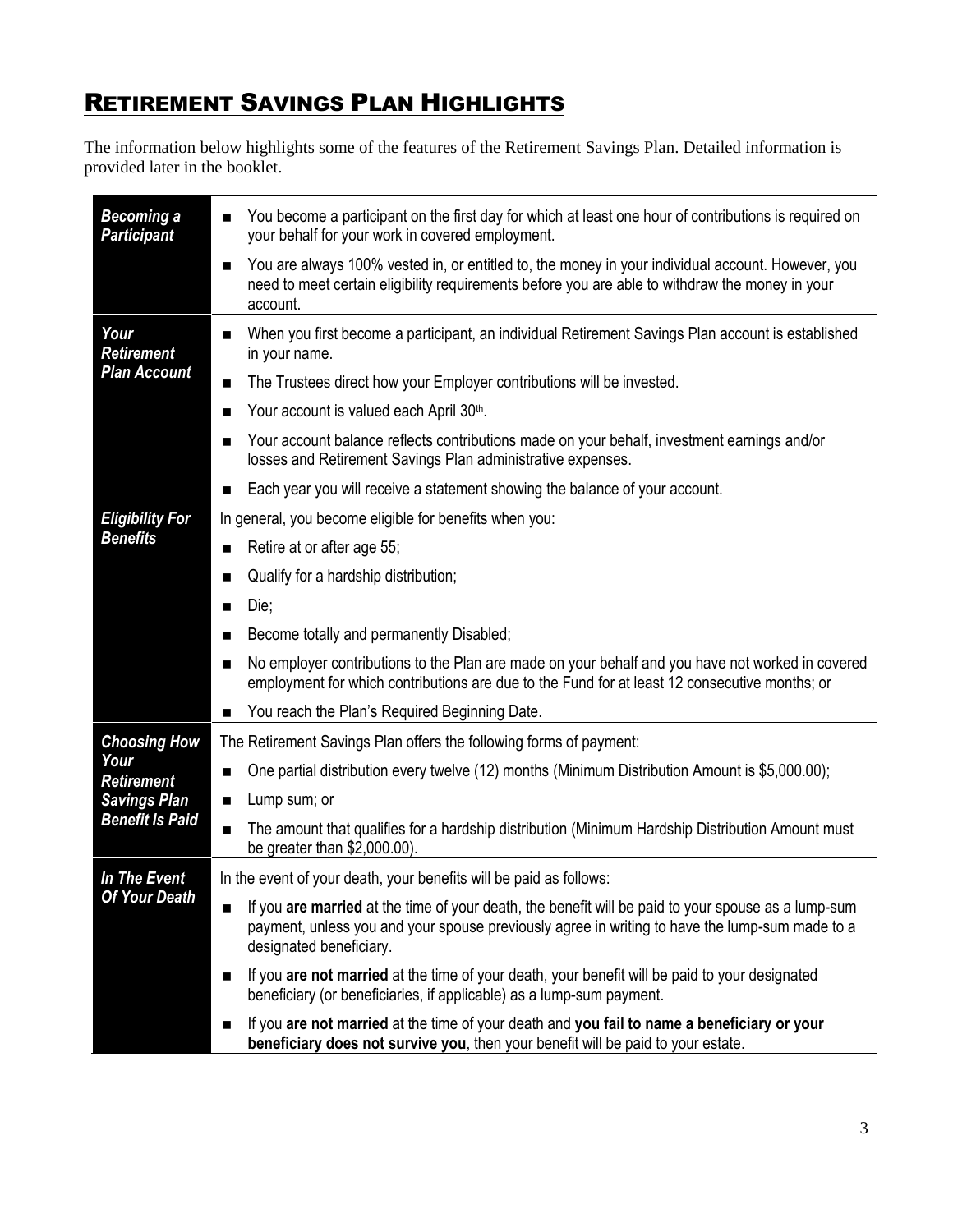# <span id="page-5-0"></span>BEGINNING WORK

# <span id="page-5-1"></span>*Becoming A Participant*

You become a participant on the first day for which an hour of contributions is made on your behalf for an hour of service that you perform in covered employment. Participation begins automatically; you do not need to complete any enrollment forms. However, it is important to designate a beneficiary (see below) and be sure to notify the Fund Office if your address changes.

# <span id="page-5-2"></span>*Vesting*

You are always 100% vested in, or entitled to, the money in your individual account.

# <span id="page-5-3"></span>*Naming A Beneficiary*

When your participation begins, you need to complete a beneficiary designation form. You may name one or more beneficiary(ies) who will receive your Plan individual account balance in the event of your death.

If you're married, your spouse will automatically be your beneficiary unless he or she consents in writing to your naming someone else as your beneficiary. Your spouse's signature must be witnessed by a notary public to be valid. If you revoke your election, your spouse automatically becomes your beneficiary once again. If you later decide to change your beneficiary, you will need your spouse's written consent, witnessed by a notary public.

In the event your marriage is legally terminated by divorce, then any prior beneficiary designation naming your former Spouse as beneficiary (but not other beneficiary designations) shall be null and void. If your former Spouse was named as one of multiple beneficiaries, then the former Spouse's share shall be allocated between or among the other beneficiaries in proportion to their shares. If your former Spouse was the sole beneficiary (and you fail to designate a new beneficiary), then your individual account balance will be subject to the Plan's rules that apply if you have not designated a beneficiary. If you desire to retain your former Spouse as your beneficiary after you get divorced, then you must complete a new beneficiary designation form after the marriage is legally terminated by divorce, listing such former Spouse as beneficiary.

The last beneficiary designation on file with the Fund Office shall govern the distribution of your entire balance, including any amounts received through a merger or transfer of assets.

If you should die without a valid beneficiary designation, payments will be made to your estate.

For a beneficiary designation to be effective, it must be completed correctly and on file with the Fund Office at the time of your death. You may change your beneficiary designation at any time. To obtain the necessary form, please contact the Fund Office at 217-732-1919.

Covered employment means employment for which your Employer is required to contribute to the Retirement Savings Plan on your behalf.

To change or update your beneficiary information, you need to complete a beneficiary designation form. To obtain a copy of this form, please contact the Fund Office at 217-732- 1919.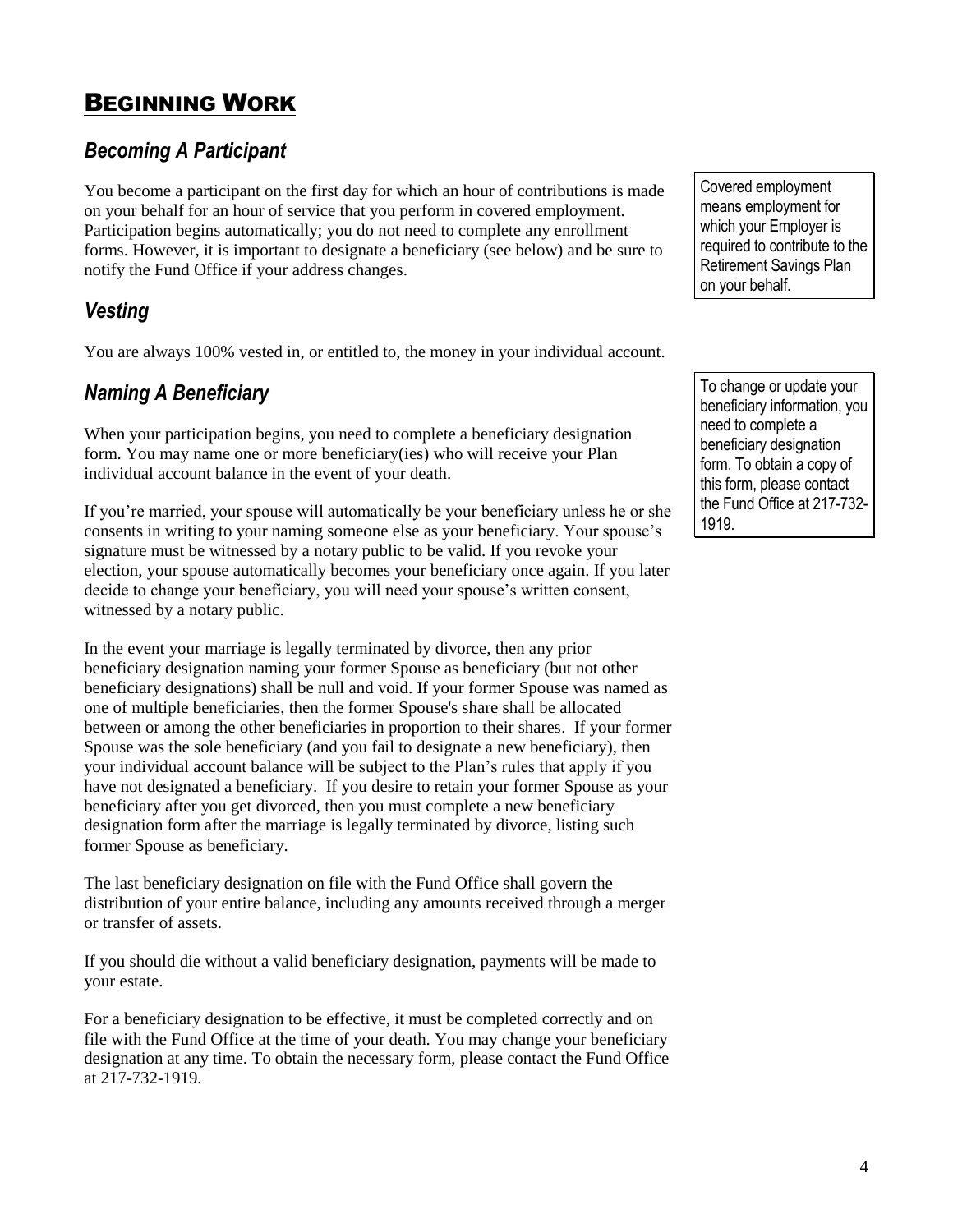# <span id="page-6-0"></span>YOUR RETIREMENT SAVINGS PLAN ACCOUNT

## <span id="page-6-1"></span>*Individual Accounts*

An individual account is set up for you after you become a Plan participant. All Employer contributions received on your behalf are attributed to your account. Any investment earnings/losses and administrative expenses are allocated to your account.

Your account balance increases when your Employer makes additional contributions to your account and when there are investment earnings and/or interest. However, your account can decrease if the value of your investments decreases. In addition, each participant shares in administrative expenses, which are also deducted from your account.

## <span id="page-6-2"></span>*Valuation Date*

The value of your account is calculated as of April  $30<sup>th</sup>$  of each year. The value of your individual account includes Employer contributions, plus investment earnings and/or losses, minus your pro-rata share of administrative expenses and any distributions you received. Administrative expenses are distributed across all participants' accounts; however, any expense incurred by the Fund or Plan as a result of the review or consideration of legal pleadings or other documents in connection with a benefit distribution or any other expense that is specified in the Plan Document as an individual expense shall be charged directly against your individual account.

As soon as administratively feasible, you will receive a statement once each year that shows the value of your account, any earnings and/or losses and administrative expenses.

## <span id="page-6-3"></span>*Military Service*

If you leave covered employment to serve in the military, Employer contributions may be made to your account for the time you spend in service, up to five years (or longer if required under federal law). Any contributions may be made to your account upon your return to work. No investment earnings are credited for the period of time in the military.

To be eligible to receive these contributions, your military service must be qualified service as defined under the Uniformed Services Employment and Reemployment Rights Act of 1994 (USERRA). You must also meet all USERRA regulations and apply for reemployment within the time period USERRA requires.

If you die while in qualified military service as defined in the Uniformed Services Employment Rights and Reemployment Act (USERRA), then eligibility for any death benefits under the Plan shall be determined as if you had returned to Covered Employment the day before your death. Effective for years beginning after December 31, 2008, Compensation shall include military differential wage payments (as defined in Section 3401(h) of the Internal Revenue Code.) The intent of this provision is to comply with the mandatory provisions of the Heroes Earnings Assistance and Relief Tax Act of 2008 ("HEART Act").

The value of your individual account equals:

- **Employer contributions;**
- **Plus or minus any** investment earnings or losses;
- **Minus administrative** expenses;
- **Minus any distributions.**

You will receive an annual statement that shows the value of your Retirement Savings Plan account. Please file these statements in a safe place for future reference.

Employer contributions may be made to your account for time that you spend in the military.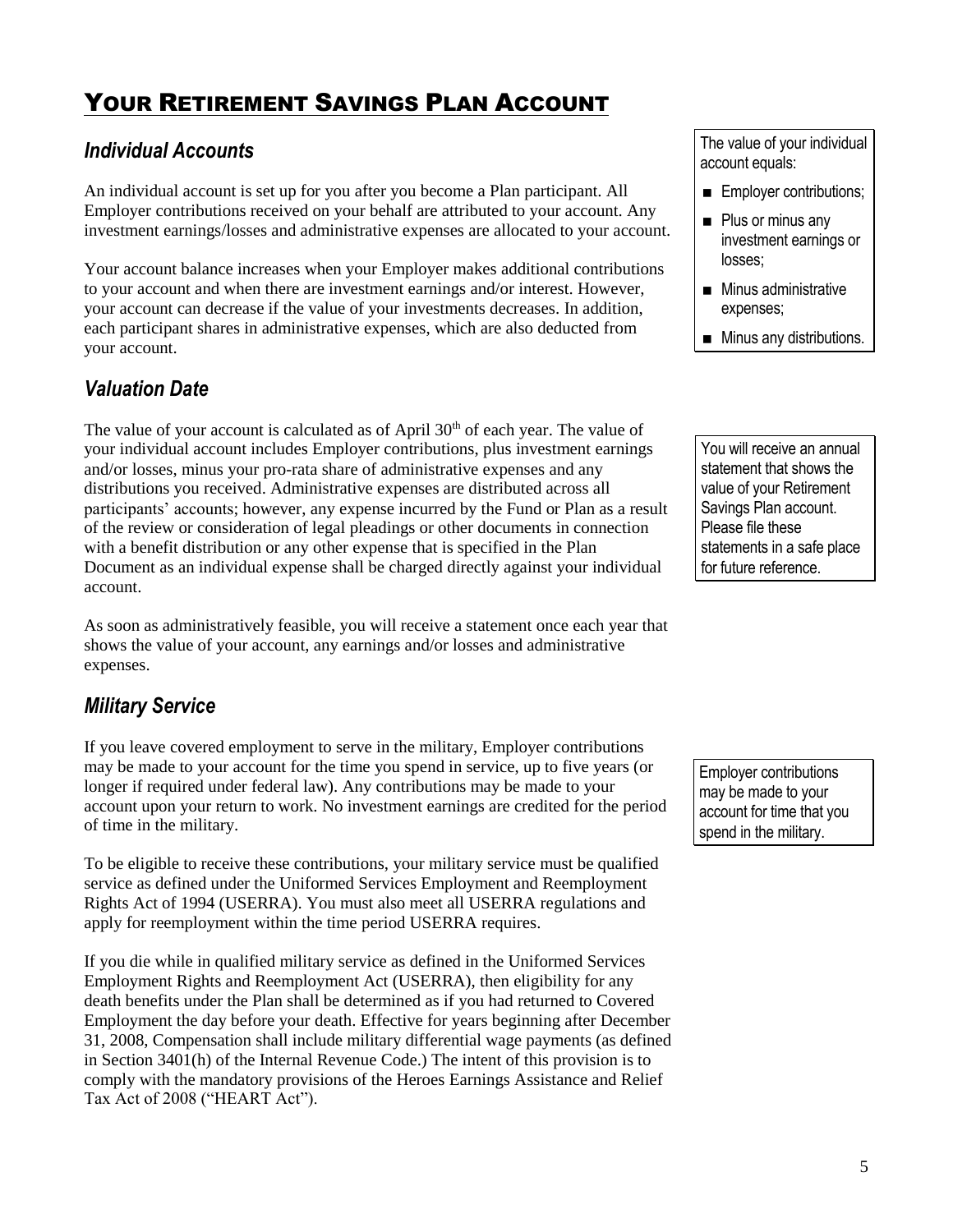If you die on or after January 1, 2007 while performing qualified military service (as defined in Code §414(u)(5)), the period of such Participant's qualified military service shall be treated as Vesting Service under the Plan.

Contact your Employer or the Fund Office for additional information.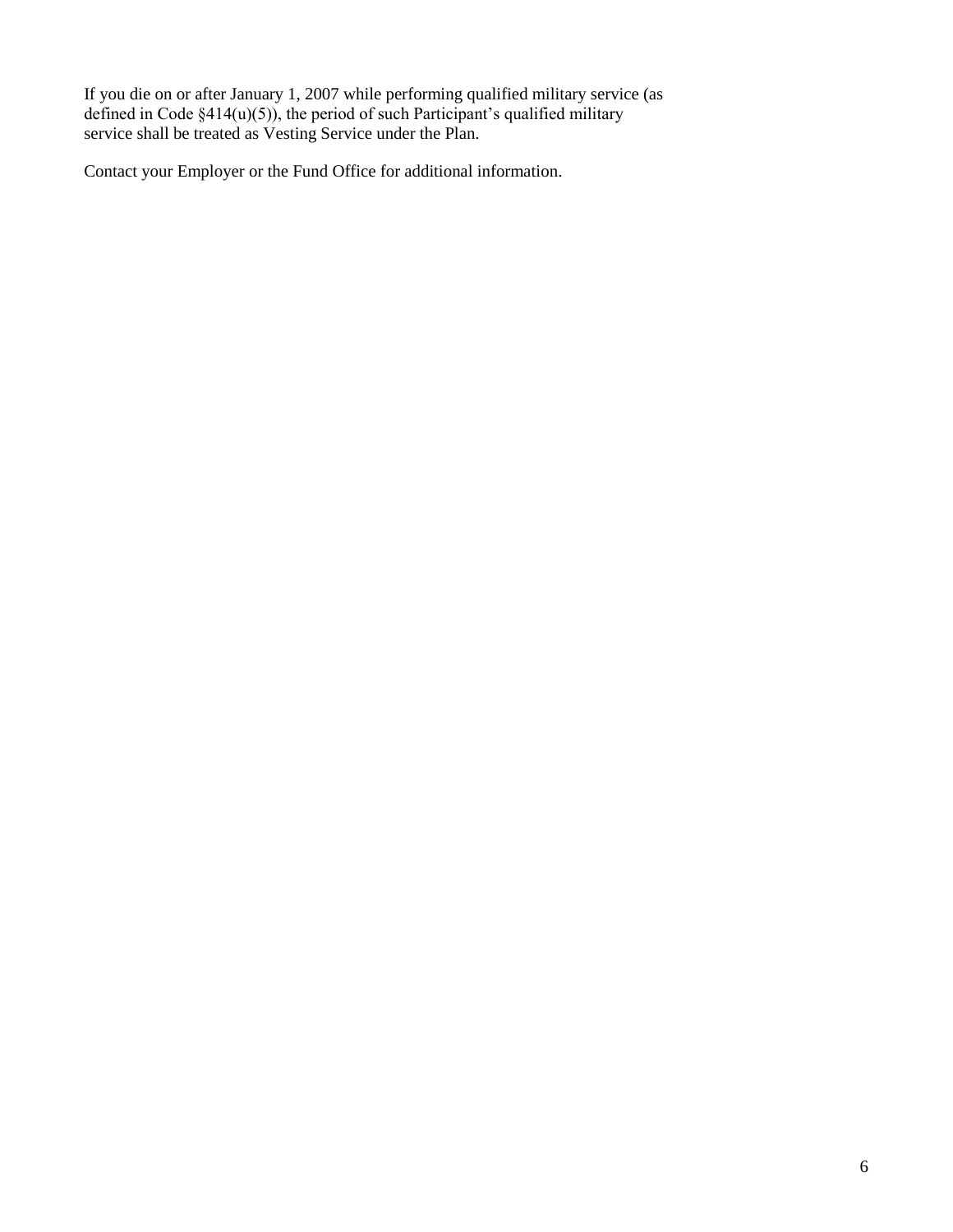# <span id="page-8-0"></span>PAYMENT OF BENEFITS

Because the Retirement Savings Plan is designed to provide retirement income, certain rules apply as to when you become eligible to receive the money in your account and how your benefits will be paid.

# <span id="page-8-1"></span>*Eligibility*

## **1. Regular Retirement**

Generally, you are eligible to receive a benefit from the Retirement Savings Plan if you retire at or after age 55 and stop working in covered employment in the geographical jurisdiction of the Union.

## **2. Disability**

If you become "totally and permanently Disabled," you will be eligible to receive a benefit from the Retirement Savings Plan. You will be considered totally and permanently Disabled (based on medical evidence) if:

- You have been totally disabled by bodily injury or disease so as to be prevented thereby from engaging in any further employment in a job classification of the type specified in a Collective Bargaining Agreement, and
- Your Disability is permanent and continuous for the remainder of your life.

## **3. If You Leave Covered Employment Before You Retire**

You are eligible to receive a benefit from the Retirement Savings Plan if you have not worked in covered employment for which contributions are due to the Retirement Savings Plan for at least 12 consecutive months.

### **4. Qualified Domestic Relations Order**

An Alternate Payee under a domestic relations order may be eligible to receive a benefit from the Retirement Savings Plan if the order is determined by the Plan to be a Qualified Domestic Relations Order and the Alternate Payee submits an application for benefits. Benefits shall be distributed in accordance with the terms of the Qualified Domestic Relations Order that is approved by the Plan.

# <span id="page-8-2"></span>*Required Beginning Date*

As required by IRS required minimum distribution rules, the payment of benefits will begin no later than April 1 of the calendar year following the calendar year in which you reach age 70½. If you reach age 70 ½ after December 31, 2019, then the payment of benefits will begin no later than April 1 of the calendar year following the calendar year in which you reach age 72.

For more information regarding required minimum distributions, please review the detailed provisions set forth in the Fund's Plan Document.

To receive a Retirement Savings Plan benefit, you must submit a written application. Applications are available at the Fund Office.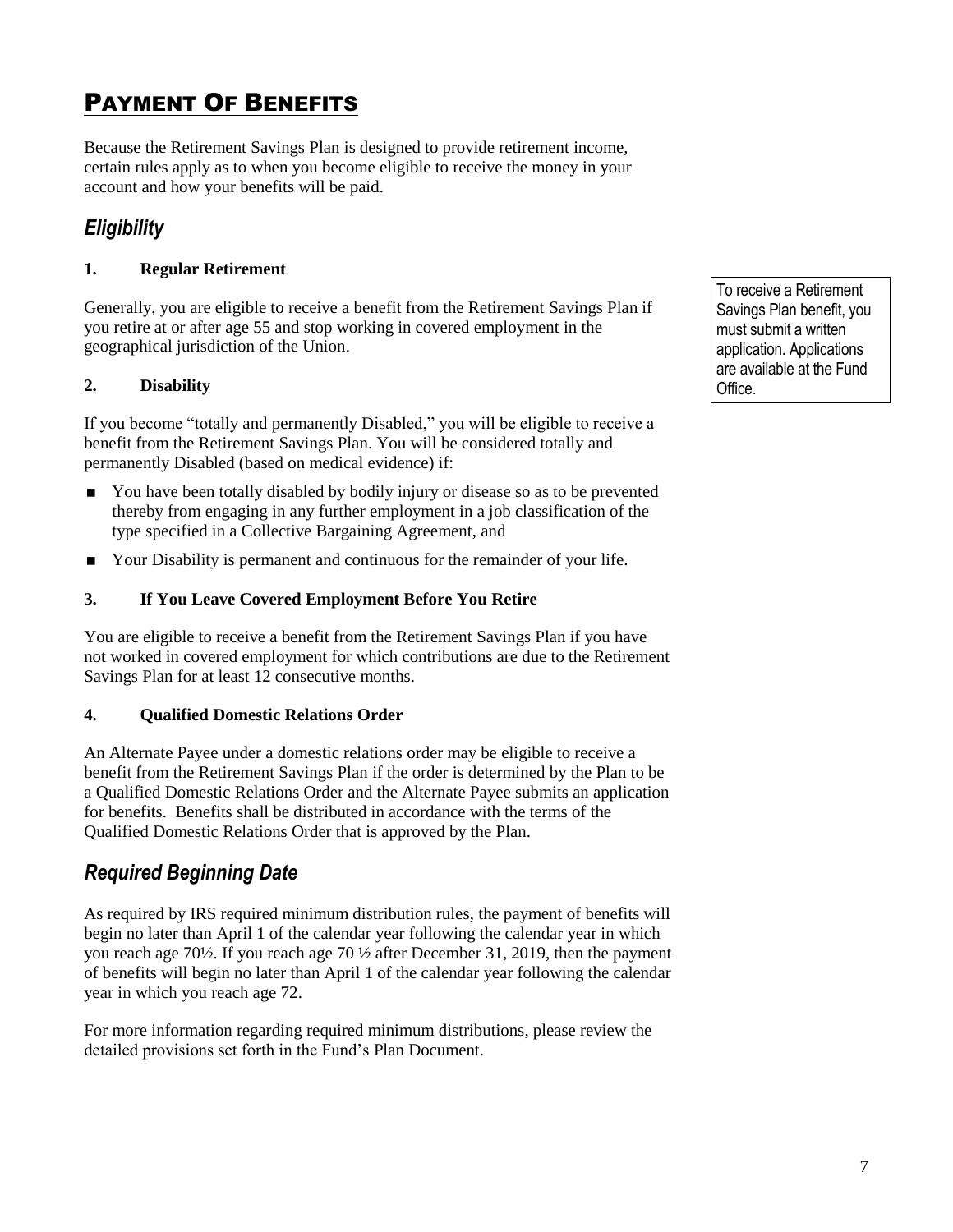# <span id="page-9-0"></span>*Benefit Amount*

When you become eligible for and elect distribution of your Retirement Savings Plan account, the amount of your benefit will be based on the balance of your individual account as of the last valuation date plus any Employer contributions made to your account or distributions from your account since the last valuation date.

# <span id="page-9-1"></span>*Forms Of Payment*

When you become eligible for and elect payment of your Retirement Savings Plan benefit, you will need to decide how you want to have your benefit paid. The Retirement Savings Plan offers the following forms of payment:

- **Lump-sum; or**
- Partial lump-sum once every 12 months.

The amount of a partial lump-sum must be \$5,000 or greater. Beneficiaries and Alternate Payees may also receive partial lump sum distributions.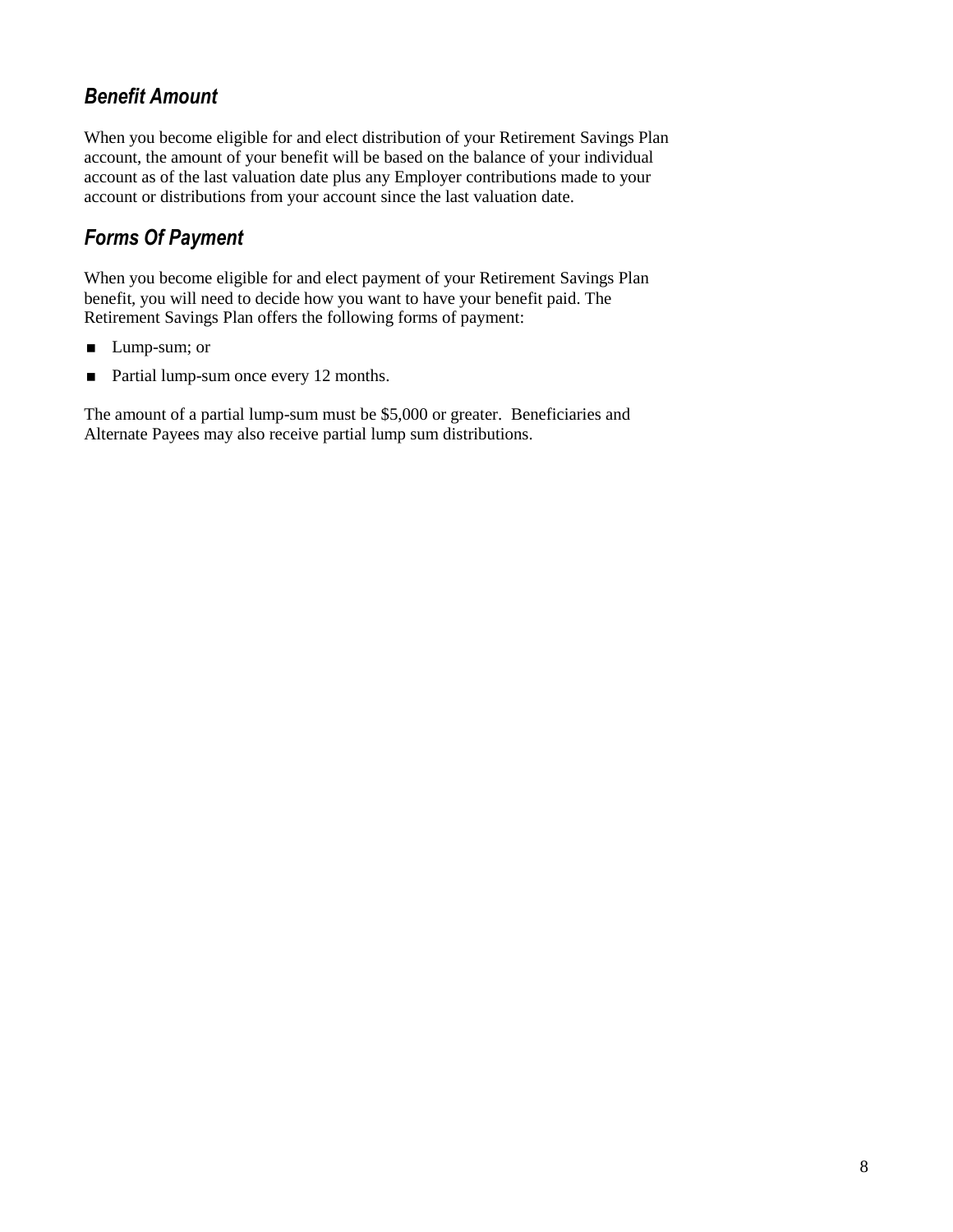# <span id="page-10-0"></span>HARDSHIP WITHDRAWALS

While the Plan is intended to help provide for your needs after you retire, the Trustees recognize that participants sometimes experience financial hardships. As a result, the Plan allows certain hardship withdrawals, as described below.

In order to receive a hardship withdrawal, you must apply, in writing, using a form which can be obtained from the Fund Office.

## <span id="page-10-1"></span>*Reasons for Hardship*

A hardship withdrawal can only be allowed for any the following:

- 1. Expenses for (or necessary to obtain) medical care that would be deductible under Internal Revenue Code Section 213(d) (determined without regard to whether or not the expenses exceed 7.5% of adjusted gross income) incurred by you, your spouse, or dependents;
- 2. Payments necessary to prevent your eviction from your principal residence;
- 3. Payments necessary to prevent the imminent judgment or mortgage foreclosure of your principal residence. "Imminent judgment or mortgage foreclosure" means that you have received formal written notice from the judgment creditor or mortgagee that commencement of formal court proceedings will be filed within no more than sixty (60) days of the notice as a consequence of non-payment of a judgment or mortgage obligation;
- 4. Costs directly related to the purchase of your principal residence (excluding mortgage payments); and
- 5. Payment of tuition, related educational fees, and room and board expenses, for up to the next 12 months of post-secondary education for you or for your spouse, children, or dependents (as defined in the Internal Revenue Code)

A withdrawal will not be treated as necessary to satisfy an immediate and heavy financial need to the extent that the amount of the withdrawal is in excess of the amount required to relieve the financial need, or to the extent such need may be satisfied from other resources reasonably available to you. To receive a hardship distribution, you will be required to confirm that you have no alternative means reasonably available to you, that you have obtained other available distributions, and that you have insufficient cash or other liquid assets to satisfy your financial need. However, any amount required to satisfy the immediate and heavy financial need may include amounts necessary to pay any taxes or penalties that may result from the distributions.

## <span id="page-10-2"></span>*Conditions and Restrictions*

There are some important conditions and restrictions on hardship withdrawals as follows:

■ You are limited to one hardship withdrawal every 12 months.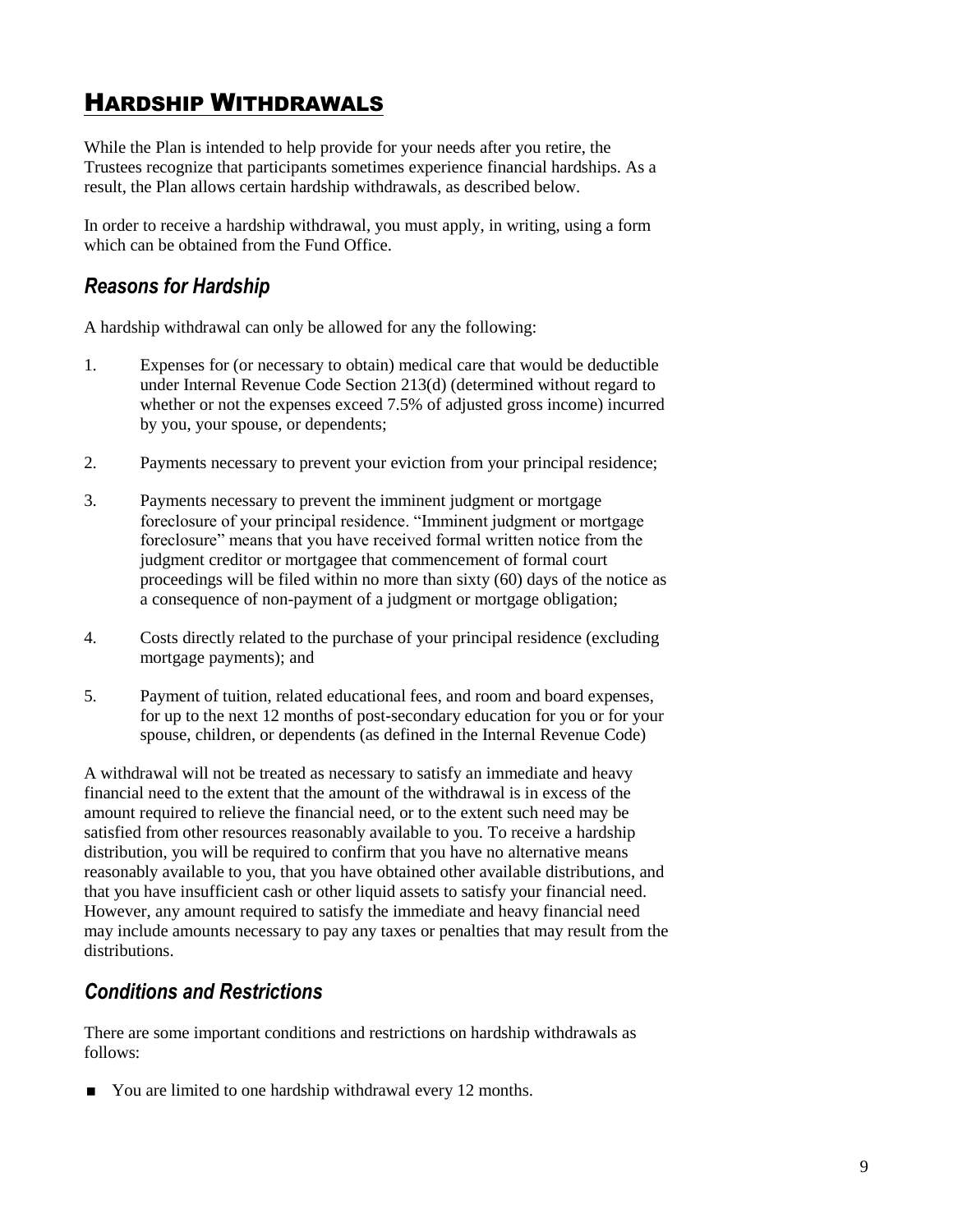- The amount you request for a hardship withdrawal must be for at least \$2,000.
- If you are married, your spouse must consent to the withdrawal in writing and your spouse's signature must be witnessed by a notary public.

*Your individual account will be charged any expenses incurred by the Plan as a result of the review, consideration and approval or denial of an application for a hardship withdrawal. Such expenses are not considered common expenses of the Plan.* 

# <span id="page-11-0"></span>*Tax Impact*

A hardship withdrawal is paid in one lump sum and is taxable income in the year received. The withdrawal will also be subject to a 10% penalty tax unless you are at least 59½, or qualify for an exemption (see the next page under Penalty Tax). As discussed previously, you can request an amount large enough to cover the additional tax and 10% penalty.

If you wish to apply for a hardship withdrawal, you should contact the Fund Office to make sure you use the proper forms and submit the required documentation to support your request.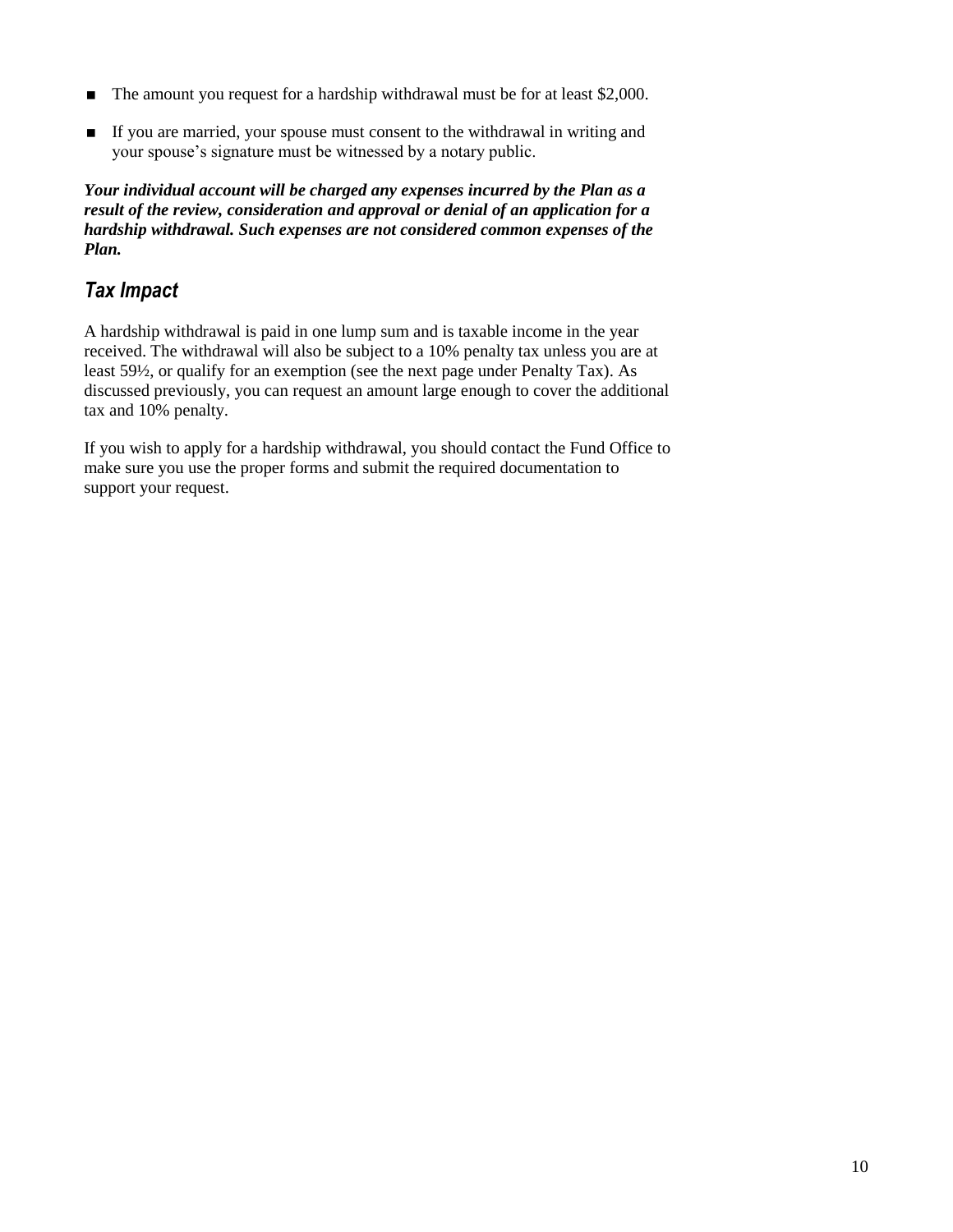# <span id="page-12-0"></span>TAX INFORMATION

How your benefit is taxed depends on how and when you receive your distribution from the Retirement Savings Plan. Before the Plan makes a taxable payment to you or your beneficiary, the Plan will provide you with a tax notice. This notice explains the tax rules that apply to distributions from the Plan. It also informs you that you have the right to have your lump-sum taxable payment:

- Paid directly to you;
- Paid as a "direct rollover" to an eligible retirement plan or to an individual retirement account (IRA); or
- **Split between payment to you and payment as a direct rollover.**

To determine what may be the best way for you to receive payment of your account and the tax consequences of the benefits you receive, consult a qualified tax advisor.

# <span id="page-12-1"></span>*Direct Payment*

Whenever a taxable distribution is paid directly to you or your beneficiary, 20% of the distribution will automatically be withheld to pay federal income taxes. The entire distribution is considered taxable income in the year it is received.

To defer payment of the 20% withholding tax, you may "roll over" your distribution to an eligible retirement plan **within 60 days** of receipt of your distribution. However, this 60-day period may be extended in cases of casualty, disaster or other events beyond your reasonable control.

# <span id="page-12-2"></span>*Penalty Tax*

In addition to withholding 20% for federal income taxes, a 10% penalty tax may apply if payment is received before age 59½. The 10% penalty tax does **not** apply if the payment is received due to:

- Separation from covered employment on or after attaining age 55;
- Total and permanent Disability;
- Death:
- Payment of certain medical expenses; or
- A Qualified Domestic Relations Order (QDRO).

This penalty tax is in addition to your regular federal income taxes (and any applicable state income taxes and penalties).

## <span id="page-12-3"></span>*Rollovers*

If you or your spouse becomes eligible for a distribution from the Retirement Savings Plan, payment of the 20% withholding tax may be deferred and the 10% penalty may be avoided by rolling over the taxable portion of the distribution to an *eligible retirement plan or IRA that accepts rollovers*.

Because of how frequently tax laws change and the complexity of the tax laws applicable to Retirement Savings Plan distributions, you should consult a qualified tax advisor before receiving a distribution from the Retirement Savings Plan.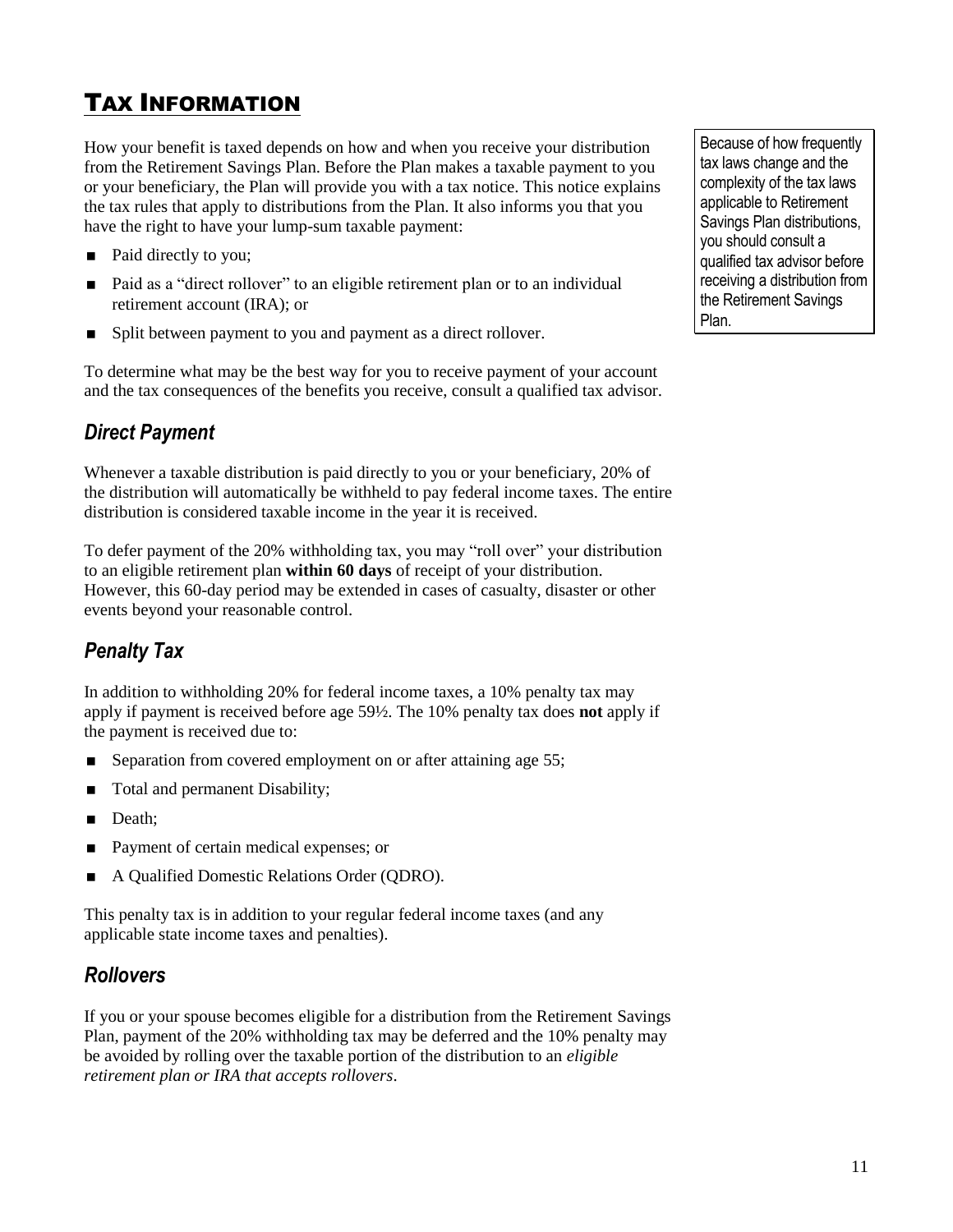To be considered an eligible retirement savings plan, a plan must accept rollovers and be:

- A traditional or Roth IRA (not SIMPLE IRA or Coverdell Education Savings Account, formerly known as an education IRA); or
- An eligible employer plan, which includes a plan qualified under section  $401(a)$ of the Internal Revenue Code (including a 401(k) plan, profit-sharing plan, defined benefit plan, stock bonus plan, money purchase plan, section 403(a) annuity plan, section 403(b) tax-sheltered annuity, and eligible section 457(b) plan maintained by a governmental employer).

Surviving spouses and beneficiaries who receive a distribution may also rollover the benefits to an IRA.

Any portion you don't roll over will be taxable in the year in which it is received. Keep in mind that the Fund must withhold 20% in federal taxes from any distribution that is paid directly to you. Therefore, if you roll over your full distribution after payment is made directly to you, you must replace the 20% difference from your own funds. If you do not make up the 20% difference, it will be taxable income to you. To avoid the 20% tax, you can have the Plan make a direct rollover into the new plan.

You *cannot* rollover a payment if it is part of a series of equal (or almost equal) payments that are made at least once a year and that will last for:

- Your lifetime (or your life expectancy); or
- Your lifetime and your beneficiary's lifetime (or life expectancies); or
- A period of ten or more years.

Beginning on April 1 of the calendar year following the calendar year you reach 70½ (or, if you reach age 70 ½ after December 31, 2019, April 1 of the calendar year following the calendar year in which you reach age 72), a certain portion of your payment cannot be rolled over because it is a "required minimum payment" that must be paid to you.

If you elect to rollover your Retirement Savings Plan benefit, the Retirement Savings Plan will send your distribution directly to the eligible retirement savings plan.

If you elect to receive your Retirement Savings Plan benefit directly and later decide to roll it over, you must do so within 60 days to avoid the 10% tax penalty.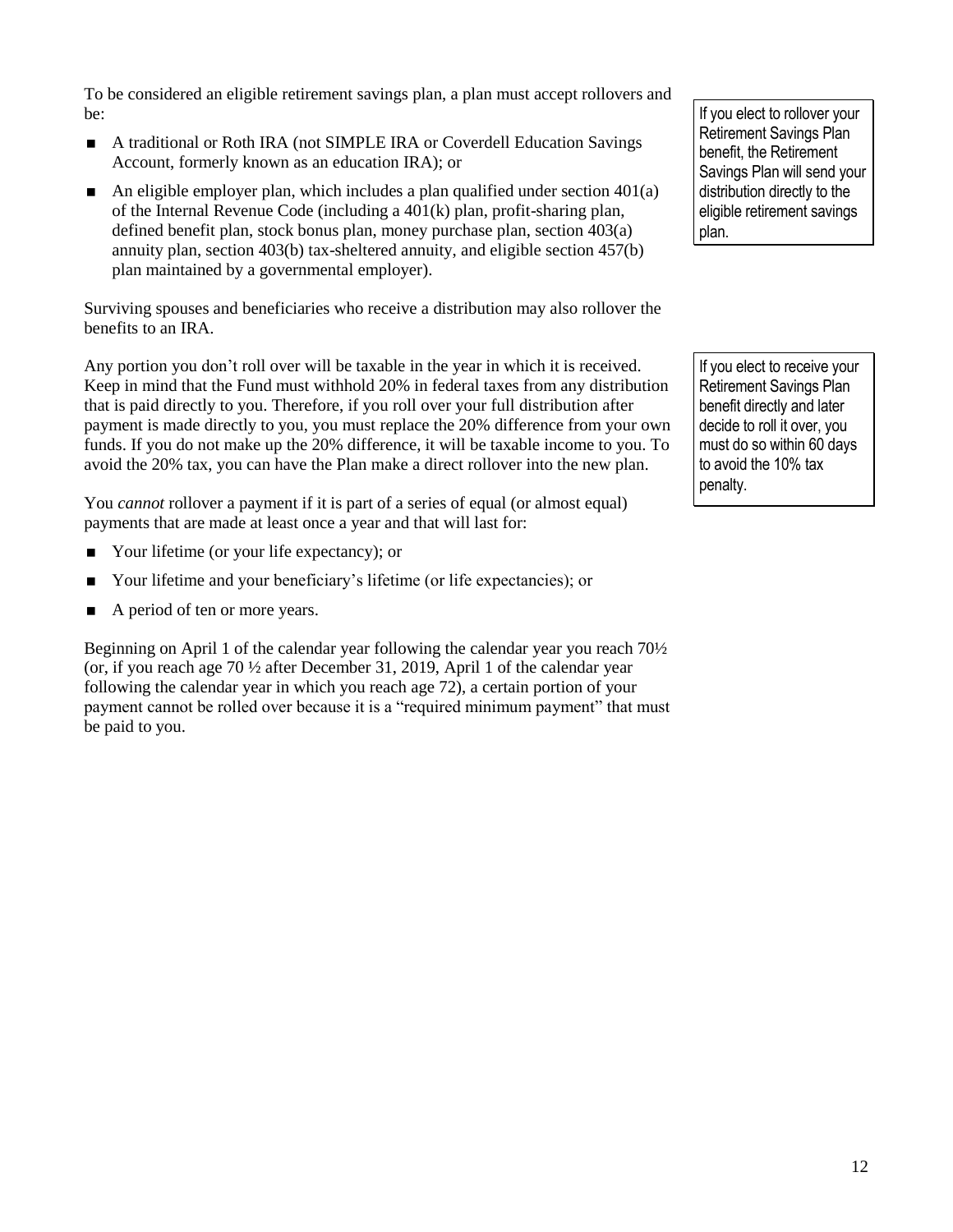# <span id="page-14-0"></span>APPLYING FOR BENEFITS

You should apply for benefits at least 90 days before you want payments to begin. For a hardship distribution, you should apply at least 30 days before you want to receive your hardship distribution. Payments cannot be made to you until an application is received at the Fund Office and is approved. The Trustees will rely on any information you provide when reviewing your application.

Generally, within 90 days of receipt of your application (or 30 days for a hardship distribution), you will be notified of whether or not you are eligible for benefits.

You may be required to provide additional information to support your application. If additional time is required to make a determination on your application, you will be notified within the initial 90-day period (or 30-day period for a hardship distribution) of the reason for the extension and when you can expect a decision (which shall not be later than 180 days (or 90 days for a hardship distribution)). If you receive a request to provide additional information, you will be given 30 days to submit the additional information. If you do not provide the additional information within the 30 day deadline, a determination will be made within 30 days of the 30 day deadline you were given to submit the information based upon the information available to the Retirement Savings Plan.

If your application is for a distribution due to a Disability, you may be required to submit evidence of your Disability. You will receive written notice of a decision on your initial application for a Disability benefit within 45 days of receipt of your application. If additional time is required to make a determination on your application, you will be notified within the initial 45-day period of the reason for the extension and when you can expect a decision. This 45-day period may be extended up to an additional 60-day maximum. However, if a determination is not made within the first 75 days, you will be notified that an additional 30 days is necessary.

In some instances, additional information may be required to process and make a determination on your application when it is due to Disability. If such information is required, you will be notified within 45 days of receipt of your request. You then have up to 45 days to submit the additional information. If you do not provide the information within this time, then your application may be denied and a determination will be made within 30 days of the 45 day deadline you were given to submit the information based upon the information available to the Retirement Savings Plan.

Generally, once your application has been approved, benefits will generally be paid as soon as administratively possible. If your application is denied, you have the right to request a review (appeal).

In the event the Trustees determine that you, your surviving spouse or beneficiary is unable to care for your affairs because of mental or physical incapacity, any payment due may be applied to your maintenance and support or to a person the Trustees find to be appropriate.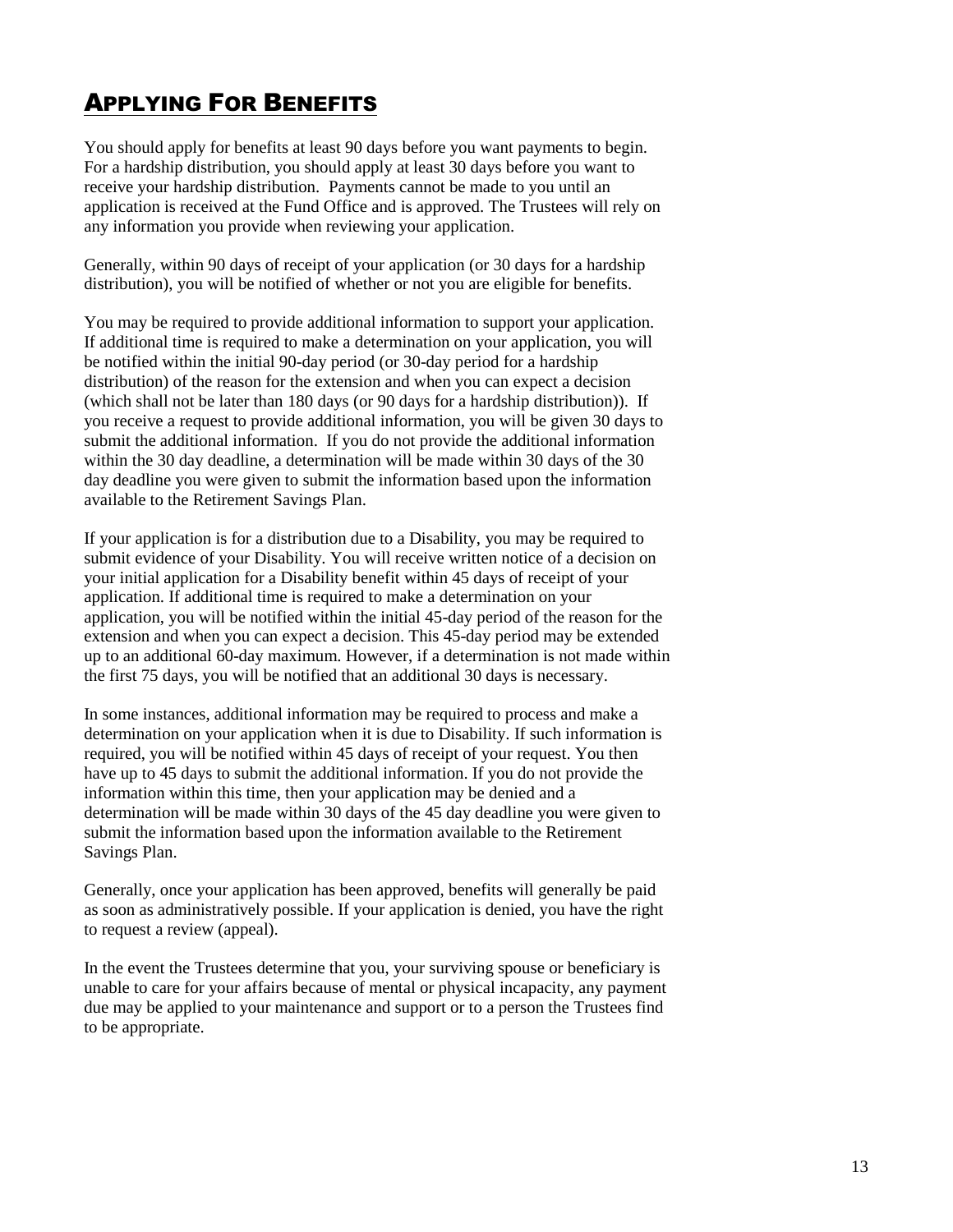# <span id="page-15-0"></span>*If Your Application Is Denied*

If your application for benefits is denied, wholly or in part, the Fund Office will provide you with a written notice specifying the specific reason or reasons for the denial of benefits and a statement of all rights and procedures for review of the denial.

## Non-Disability Claims

If your application for benefits is denied, wholly or in part, the Fund Office will provide you with a written notice that will include:

- $\blacksquare$  The specific reason(s) for the denial;
- Specific reference to pertinent Plan provisions on which the denial is based;
- A description of any additional information necessary as well as an explanation of why such information is necessary;
- A description of the Plan's review procedures and applicable time limits;
- A description of the steps you will need to take if you wish to appeal; and
- A statement of your rights, under ERISA, to bring a civil action after you have exhausted the Plan's appeal process.

#### Disability Claims

For disability claims, the Fund Office will provide you with a written notice that will also include:

- A description of Plan's review procedures and applicable time limits applicable to such procedures, including a statement of the right to bring a civil action under ERISA Section 502(a) of the Act following an adverse benefit determination on review;
- A discussion the adverse benefit determination, including an explanation of the basis for disagreeing with or not following:
	- o The views presented by the claimant to the plan of health care professionals treating the claimant and vocational professionals who evaluated the claimant;
	- o The views of medical or vocational experts whose advice was obtained on behalf of the plan in connection with a claimant's adverse benefit determination, without regard to whether the advice was relied upon in making the benefit determination; and
	- o A disability determination regarding the claimant presented by the claimant to the plan made by the Social Security Administration;
- If the adverse benefit determination is based on a medical necessity or experimental treatment or similar exclusion or limit, either an explanation of the scientific or clinical judgment for the determination, applying the terms of the plan to the claimant's medical circumstances, or a statement that such explanation will be provided free of charge upon request;
- The specific internal rules, guidelines, protocols, standards or other similar criteria the Plan relied upon in making the adverse determination or,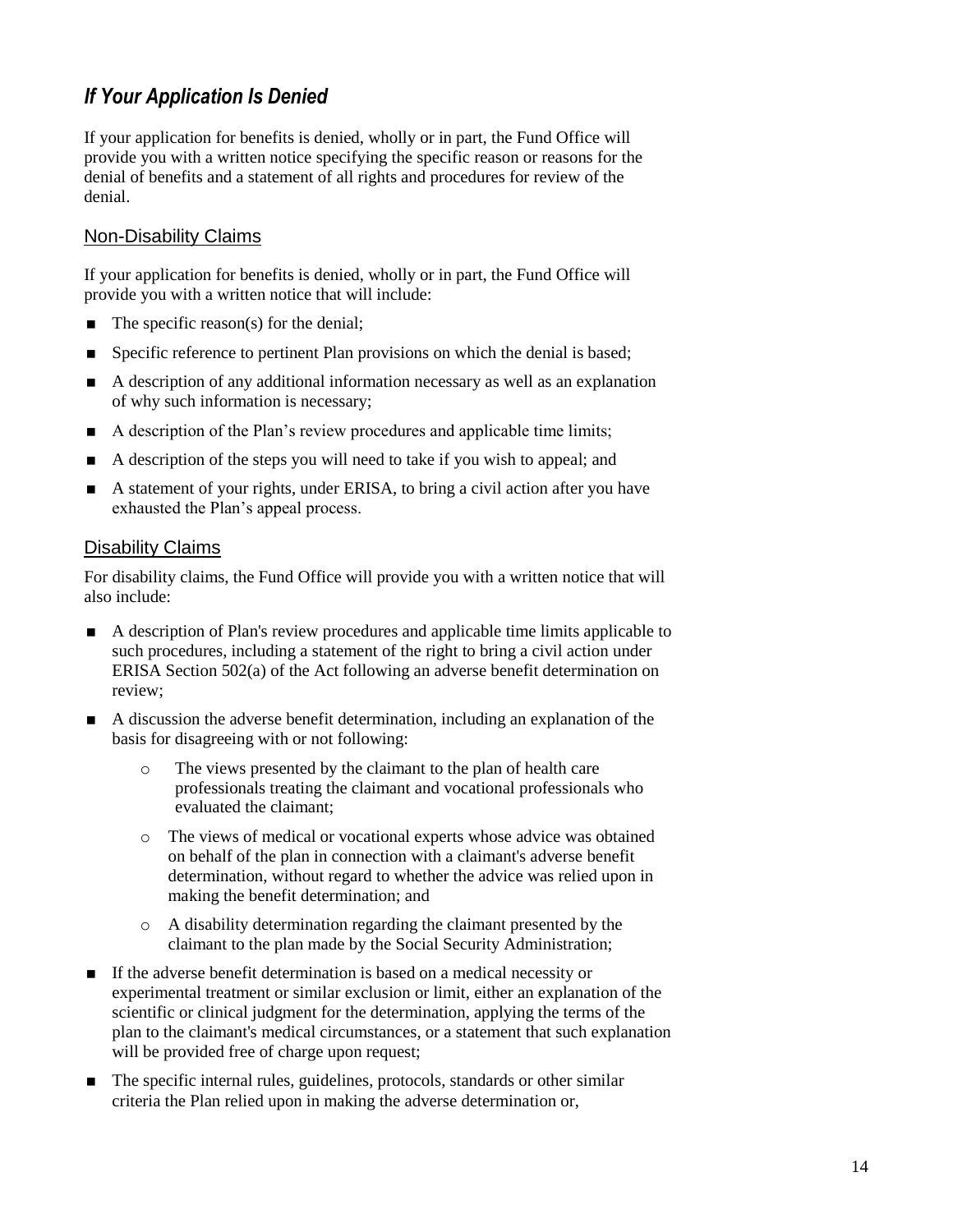alternatively, a statement that such rules, guidelines, protocols, standards or other similar criteria of the Plan do not exist;

- A statement that the claimant is entitled to receive, upon request and free of charge, reasonable access to, and copies of, all documents, records, and other information relevant, as that term is defined at 29 CFR 2560.503-1(m)(8), to the claimant's claim for benefits; and
- The notification shall be provided in a culturally and linguistically appropriate manner. The Plan is considered to provide relevant notices in a "culturally and linguistically appropriate manner" if the Plan meets the following requirements:
	- o The Plan must provide oral language services (such as a telephone customer assistance hotline) that includes answering questions in any applicable non-English language and providing assistance with filing claims and appeals in any applicable non-English language;
	- o The Plan must provide, upon request, a notice in any applicable non-English language; and
	- o The Plan must include in the English versions of all notices, a statement prominently displayed in any applicable non-English language clearly indicating how to access the language services provided by the Plan.

With respect to an address in any United States county to which a notice is sent, a non-English language is an applicable non-English language if ten percent or more of the population residing in the county is literate only in the same non-English language, as determined in guidance published by the Secretary.

## <span id="page-16-0"></span>*Appeal Procedures*

You, your authorized representative or beneficiary may file a written appeal with the Fund Office no later than 60 days (180 days for a Disability claim) after you receive notice that your application for benefits has been denied. You also have a right to review pertinent documents and to submit comments in writing.

You may:

- Submit additional materials, including comments, statements, or documents; and
- <span id="page-16-1"></span>Request to review all relevant information (free of charge).

# *Appeal Decisions*

At the next regularly scheduled Board of Trustees meeting (or within 45 days after receipt of the written appeal for a Disability claim), the Board of Trustees will complete a new, full, and fair review of your application based on all information available, including any additional information you provide. If special circumstances require an extension, you will be notified within the initial period of the reason for the extension and when you can expect a decision. For Disability claims, the initial period may be extended up to an additional 45 days.

For Disability claims only, the Board of Trustees may also render the decision at the next quarterly Board of Trustees meeting. If a request for appeal is received within 30 days prior to a quarterly meeting, then the decision may be rendered at the subsequent quarterly meeting or if there are special circumstances by the third meeting following receipt of the appeal.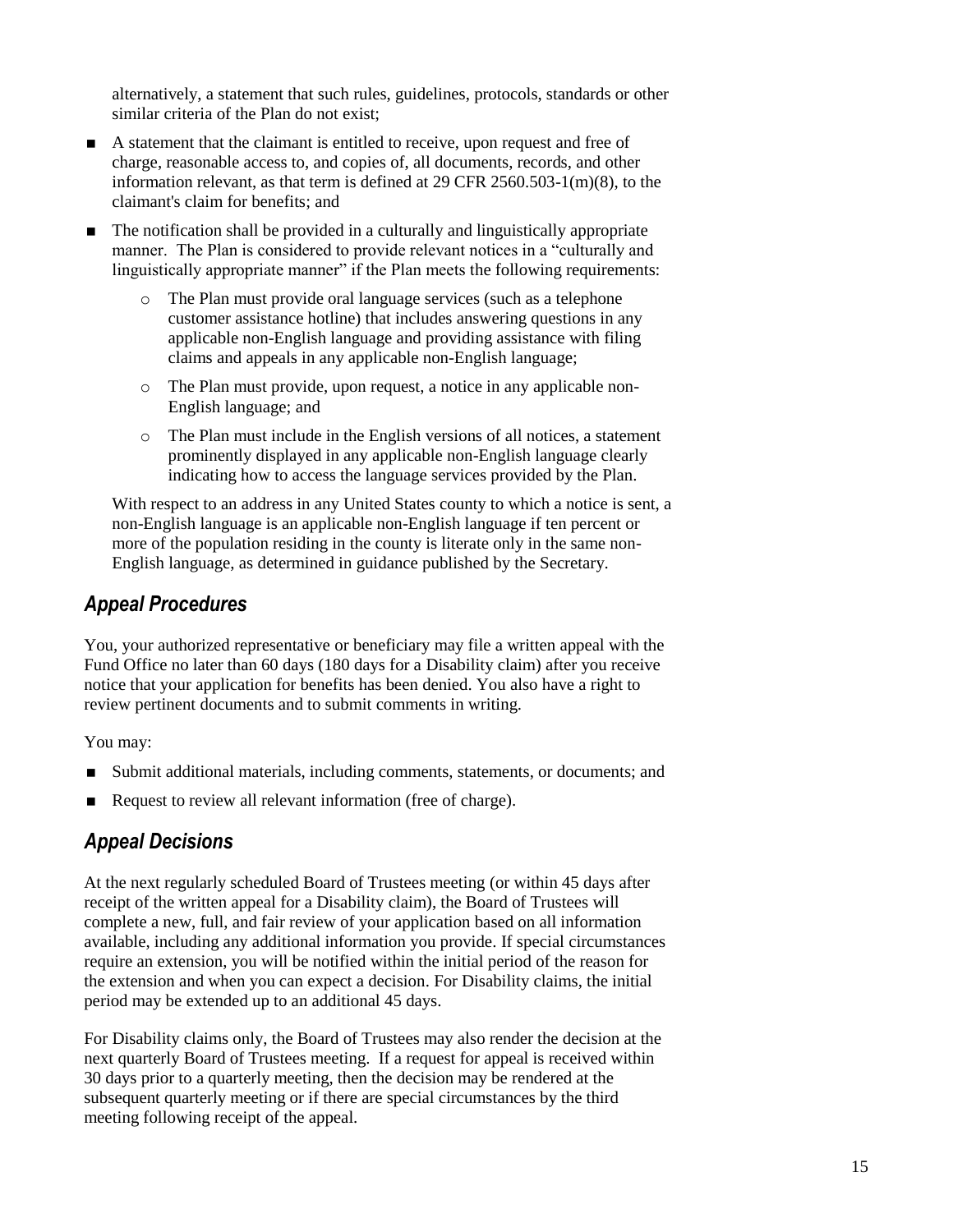## Non-Disability Claim Appeals

After the determination on your appeal is made, you will be sent written notice of the decision. If your non-disability claim is denied on appeal, in whole or in part, the notice will include:

- $\blacksquare$  The specific reason(s) for the denial;
- **Specific references to the Plan provisions on which the denial is based;**
- Notification of your right to access and copy (free of charge) all documents, records and other information relevant to the claim, and
- A statement of your rights, under ERISA, to bring a civil action after you have exhausted the Plan's appeal process.

#### Disability Claim Appeals

For disability claims, the Fund Office will provide you with a written notice that will also include:

- The specific reason or reasons for the adverse disability benefit determination;
- Reference to the specific Plan provisions on which the adverse disability benefit determination is based;
- A statement that the claimant is entitled to receive, upon request and free of charge, reasonable access to, and copies of, all documents, records and other information relevant, to the claimant's claim for disability benefits;
- A discussion of the decision, including an explanation of the basis for disagreeing with or not following:
	- i. The views presented by the claimant to the plan of health care professionals treating the claimant and vocational professionals who evaluated the claimant;
	- ii. The views of medical or vocational experts whose advice was obtained on behalf of the plan in connection with a claimant's adverse disability benefit determination, without regard to whether the advice was relied upon in making the benefit determination; and
	- iii. A disability determination regarding the claimant presented by the claimant to the plan made by the Social Security Administration;
- If the adverse disability benefit determination is based on a medical necessity or experimental treatment or similar exclusion or limit, either an explanation of the scientific or clinical judgment for the determination, applying the terms of the Plan to your medical circumstances, or a statement that such explanation will be provided free of change upon request;
- Either the specific internal rules, guidelines, protocols, standards or other similar criteria of the Plan relied upon in making the adverse determination or, alternatively, a statement that such rules, guidelines, protocols, standards or other similar criteria of the plan do not exist; and
- A statement of your right to bring an action under Section  $502(a)$  of ERISA; and a statement of your right to bring an action under section 502(a) of the Act; which statement shall also describe any applicable contractual limitations period that applies to your right to bring such an action, including the calendar date on which the contractual limitations period expires for the claim.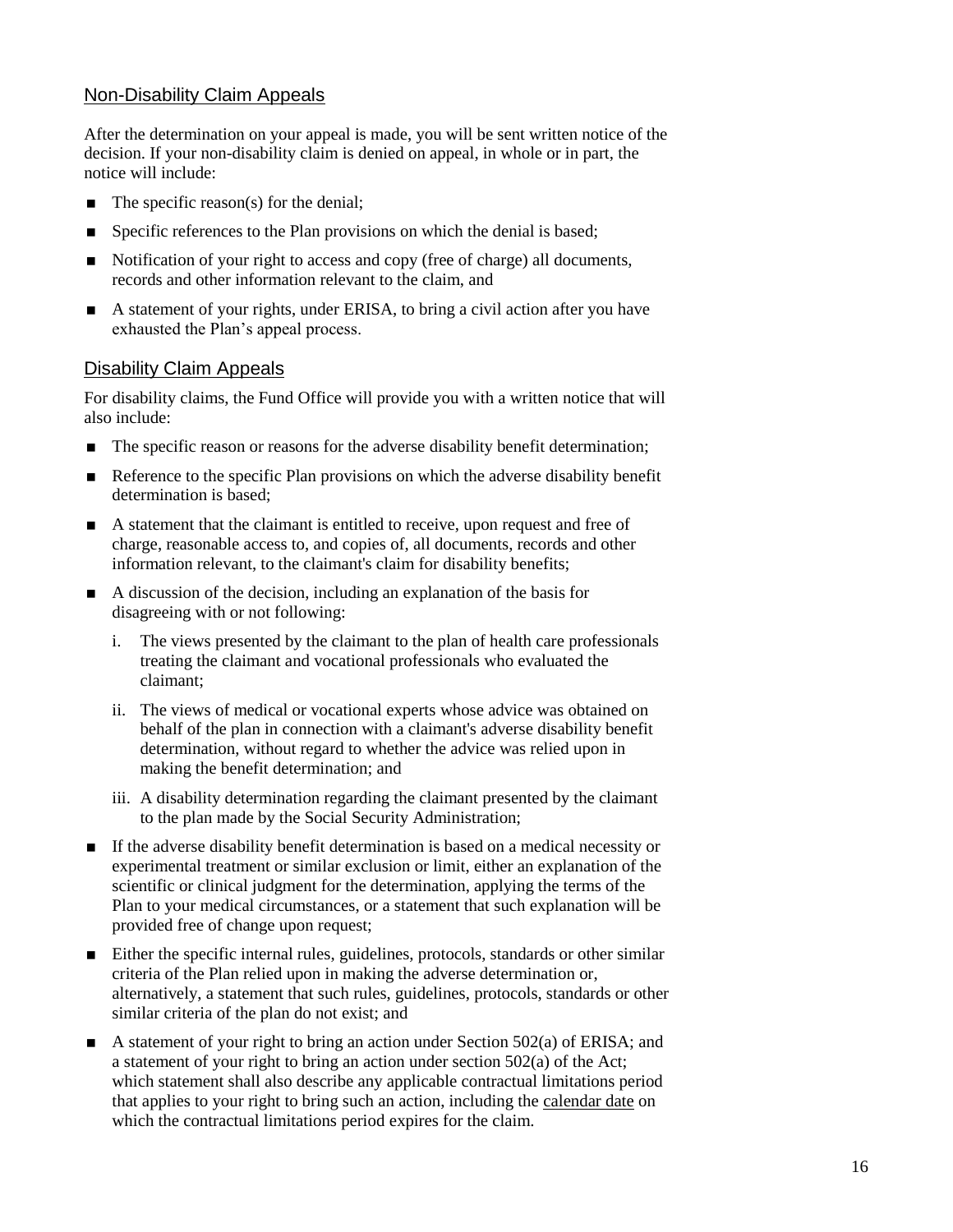In the case of an adverse disability benefit determination on review, the notification shall be provided in a culturally and linguistically appropriate manner as described below. The Plan is considered to provide relevant notices in a "culturally and linguistically appropriate manner" if the Plan meets the following requirements:

- i. The Plan must provide oral language services (such as a telephone customer assistance hotline) that includes answering questions in any applicable non-English language and providing assistance with filing claims and appeals in any applicable non-English language;
- ii. The Plan must provide, upon request, a notice in any applicable non-English language; and
- iii. The Plan must include in the English versions of all notices, a statement prominently displayed in any applicable non-English language clearly indicating how to access the language services provided by the Plan.

With respect to an address in any United States county to which a notice is sent, a non-English language is an applicable non-English language if ten percent (10%) or more of the population residing in the county is literate only in the same non-English language, as determined in guidance published by the Secretary.

Before the Plan can issue an adverse benefit determination on review on a disability benefit claim, the Plan Administrator shall provide you, free of charge, with any new or additional evidence considered, relied upon, or generated by the Plan, or other person making the benefit determination (or at the direction of the plan or such other person) in connection with the claim. Such evidence must be provided as soon as possible and sufficiently in advance of the date on which the notice of adverse benefit determination on review is required to be provided under the Plan to give the claimant a reasonable opportunity to respond prior to that date.

In addition, before the Plan can issue an adverse benefit determination on review on a disability benefit claim based on a new or additional rationale, the Plan Administrator shall provide you, free of charge, with the rationale. The rationale must be provided as soon as possible and sufficiently in advance of the date on which the notice of adverse benefit determination on review is required to be provided under the Plan to give you a reasonable opportunity to respond prior to that date.

## Timing of Decision

For non-Disability claims, you will be notified of the decision of the Board of Trustees within 30 days after conclusion of the hearing.

For Disability claims, you will be notified within 5 days of the date the decision is made.

## Decision is Final and Binding

The decision of the Board of Trustees is final and binding. No benefits will be paid under the Plan unless the Trustees (or their delegate) determine that a claim for benefits is valid and that the person claiming the benefits is entitled to them. The Trustees' decision will be given judicial deference in any later court action. You (or any person acting on your behalf) cannot bring a lawsuit against the Plan to recover benefits from the Plan if you do not request a review in accordance with the Plan's procedures.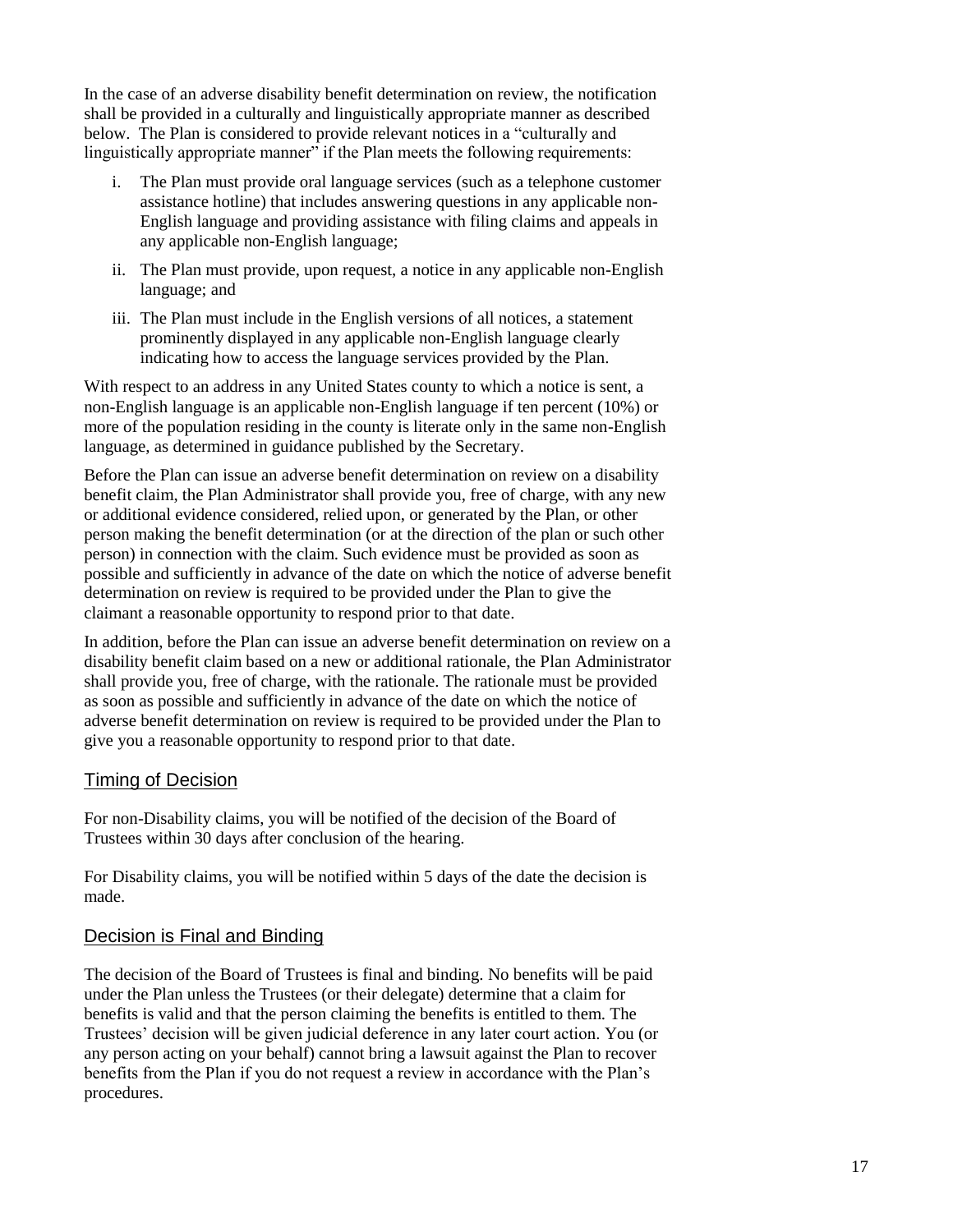# <span id="page-19-0"></span>*Limitations to File Suit*

Any legal action against the Fund/Plan, Trustees, Plan Administrator, or Administrative Manager must be filed in court within one (1) year of the date the Fund/Plan provides written notice of a decision on an appeal of an adverse benefit determination or any other alleged failure by said Fund/Plan or persons. Failure to bring an action within one (1) year will forever prevent the Participant or beneficiary from taking legal action. In the event that a Participant, beneficiary or any other person claiming interest in the Fund/Plan files suit under state or federal law, then the sole proper venue shall be in the United States District Court for the Central District of Illinois or the Circuit Court in Logan County, Illinois.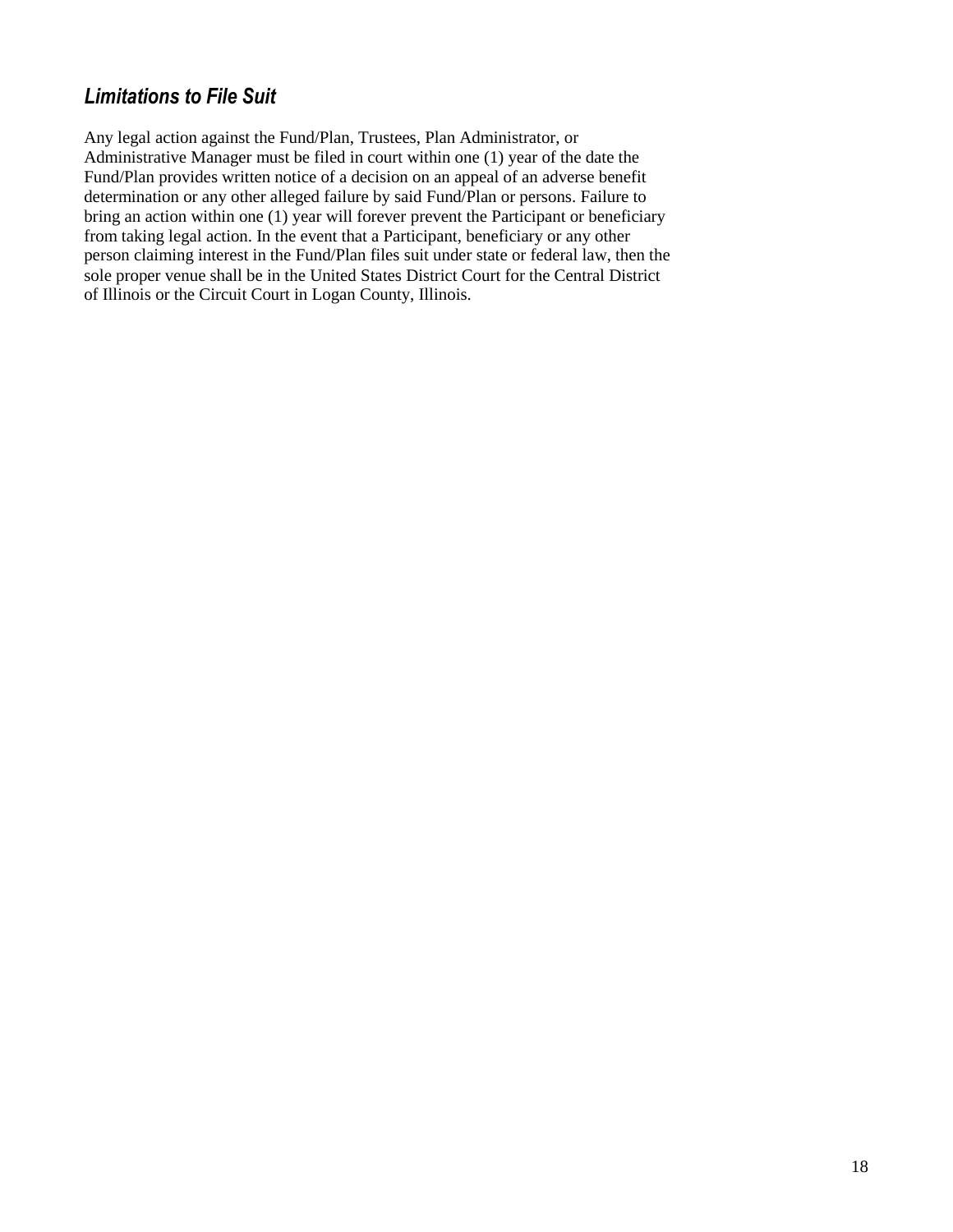# <span id="page-20-0"></span>**IN THE EVENT OF DEATH**

If you die before you receive payment of all of your Retirement Savings Plan benefit, your Retirement Savings Plan benefit will be paid to your spouse as a lump-sum payment. You have the right to designate another beneficiary if your spouse consents in writing.

If you are not married at the time of your death and you die before you receive payment of your Retirement Savings Plan benefit, the benefit will be paid to your beneficiary as a lump-sum payment.

If you are not married at the time of your death and you fail to name a beneficiary or your beneficiary does not survive you, then your benefit will be paid to your estate.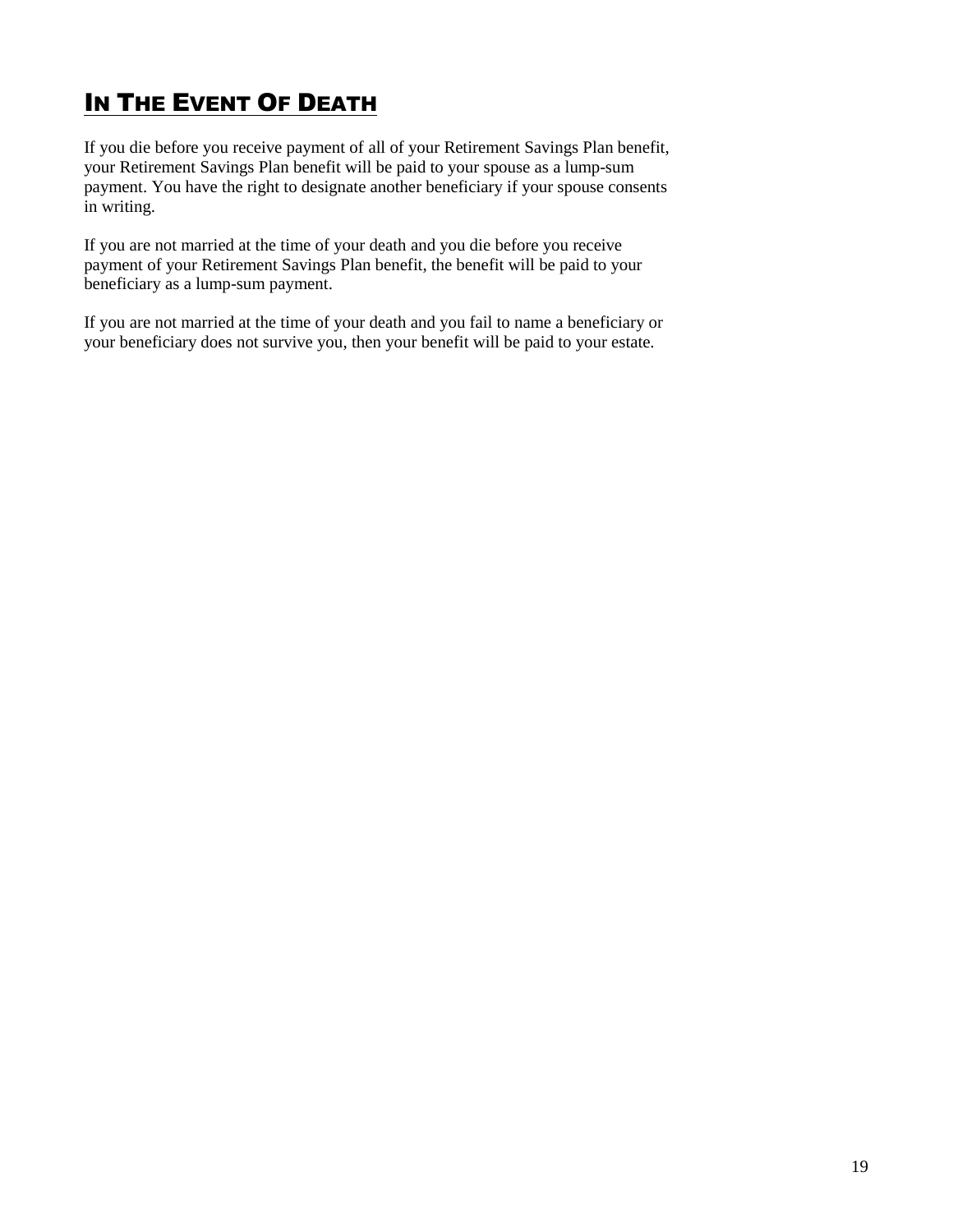# <span id="page-21-0"></span>MISSING PARTICIPANTS OR BENEFICIARIES & FORFEITED BENEFITS

If the Fund is unable to locate you or your beneficiary and obtain a written application from you or your beneficiary before you attain or would have attained the Required Beginning Date as defined in the Plan or before a distribution is due to a beneficiary pursuant to the terms of the Plan Document, then your benefit and/or your beneficiary's benefit, as appropriate, shall be forfeited.

The forfeited benefit shall be frozen and shall not accrue earnings or interest income, but shall be assessed expenses. The Fund shall maintain the frozen forfeited benefit in your Account, and such benefit shall be reinstated if a claim is made by the you or your beneficiary for the forfeited benefit.

In the event that you or your beneficiary cannot be located upon termination of the Plan, any amount payable to you or your beneficiary shall be transferred pursuant to applicable law and guidance. Upon such transfer, the Trustees shall have no further liability for the amount so transferred.

The Fund shall make diligent attempts to locate you or your beneficiary in accordance with the Plan's policies.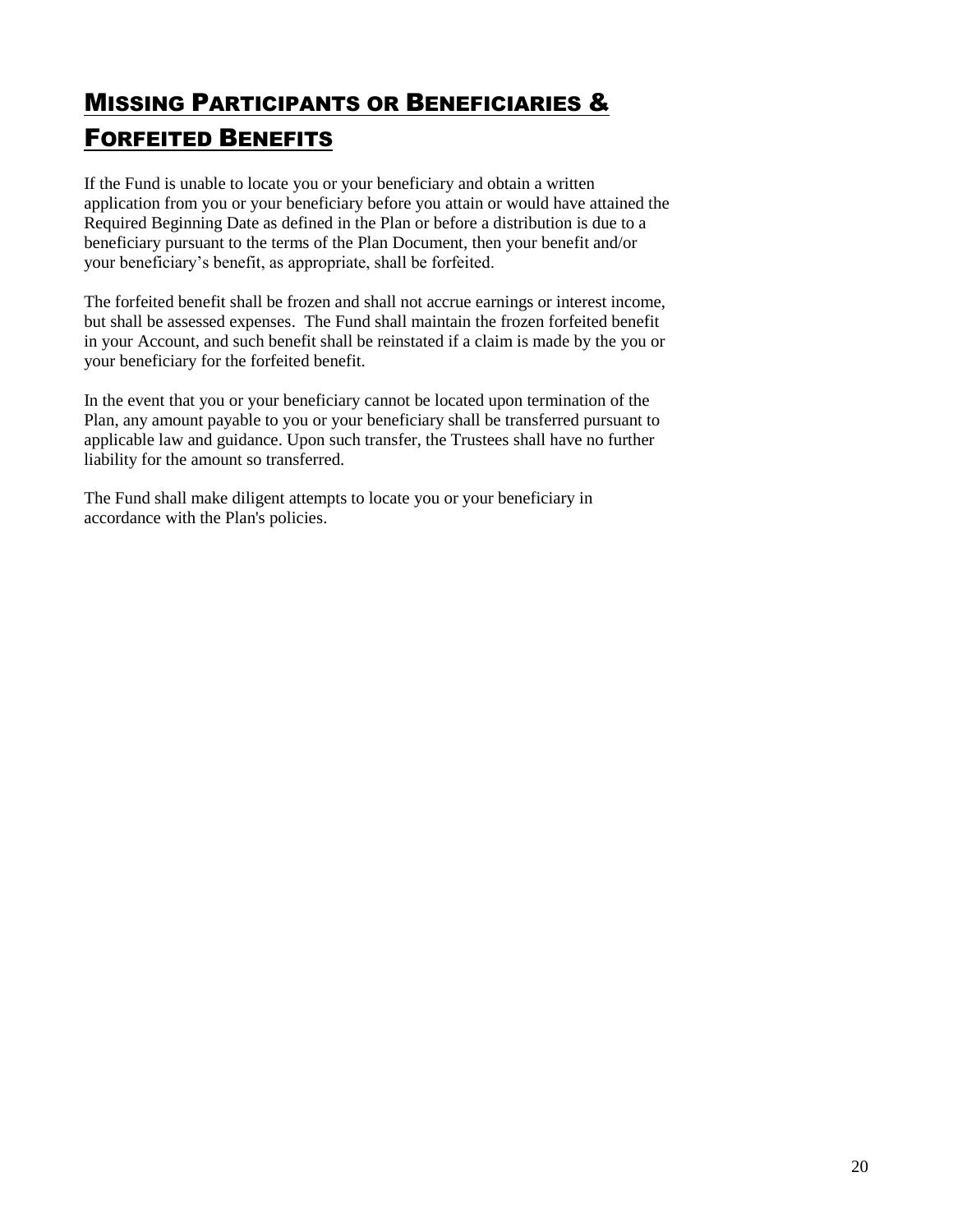# <span id="page-22-0"></span>ADMINISTRATIVE FACTS

## Fund Name

Central Illinois Carpenters Retirement Savings Fund.

## Plan Name

Central Illinois Carpenters Retirement Savings Plan.

## Employer Identification Number (EIN)

The Employer Identification Number (EIN) assigned to the Board of Trustees for the Central Illinois Carpenters Retirement Savings Fund is 37-1234126.

## Plan Number

The Plan Number is 001.

## Plan Year

The Plan year is the 12 calendar month period beginning May 1 of each year and ending April 30 of the following year.

## Plan Type

The Retirement Savings Plan is a profit-sharing plan maintained for the purposes of providing retirement benefits to eligible participants and beneficiaries.

### Plan Administrator And Plan Sponsor

Board of Trustees of the Central Illinois Carpenters Retirement Savings Fund 200 South Madigan Drive Lincoln, Illinois 62656

## **Administrative Manager**

Ms. Missy Sallee 200 South Madigan Drive Lincoln, Illinois 62656

## Plan Trustees

The Trustees of this Plan are:

R. Nathan German, Chairman James L. Hein, Secretary Southern Region Hein Construction Chicago Regional Council of Carpenters 9130 Industrial Road #1 Kalmia Way Peoria, Illinois 61615 Springfield, Illinois 62702

*Union Trustees Employer Trustees*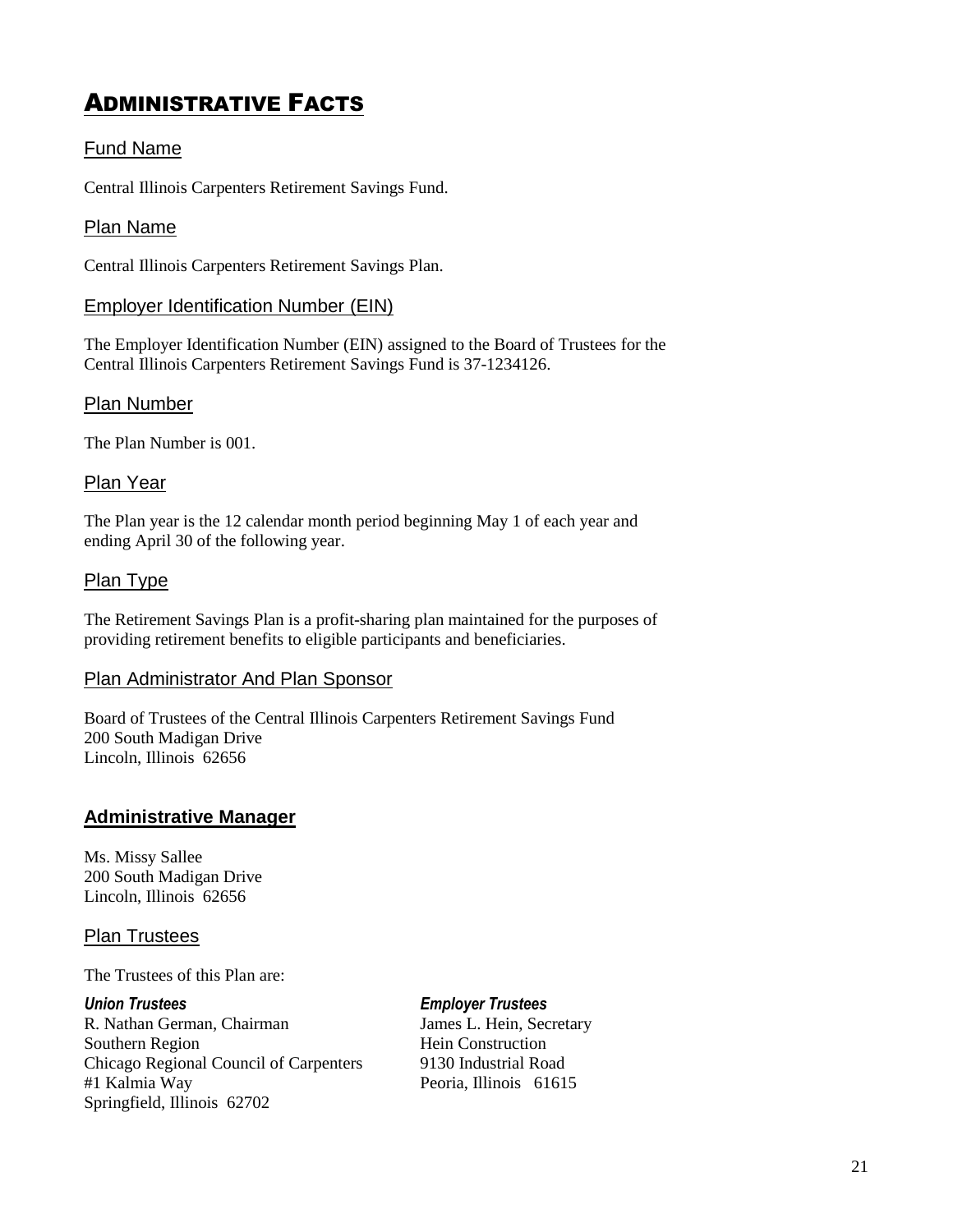Robert J. Finneran Bobby Taylor Southern Region Mid-Illinois Companies Chicago Regional Council of Carpenters 905 N.E. Adams Street #1 Kalmia Way Peoria, Illinois 61603 Springfield, Illinois 62702

Jacob Moody Steve Aupperle Southern Region Builders Association of Chicago Regional Council of Carpenters Tazewell County #1 Kalmia Way 182 E. Washington Street Springfield, Illinois 62702 Morton, Illinois 61550

#### *Union Trustees Employer Trustees*

#### Administration

The Board of Trustees administers the Plan. They are assisted by an administrative staff.

### Agent For Service Of Legal Process

Cavanagh & O'Hara LLP 2319 West Jefferson Street Springfield, Illinois 62702

Legal papers may also be served on the Board of Trustees collectively or on any individual Trustee.

### Collective Bargaining Agreement

This Plan is maintained pursuant to collective bargaining agreements between the Employers and certain local Unions affiliated with the United Brotherhood of Carpenters and Joiners of America.

#### Source Of Contributions

Contributions made by contributing Employers to this Plan are specified in the Collective Bargaining Agreements, negotiated by the participating local Unions with the participating Employers. Contributing Employers may also contribute to this Plan pursuant to the terms of a participation agreement.

All contributions and Plan assets are held in trust. All Participants share in the administrative expenses by having fees deducted from individual account balances.

### Contributing Employers

Upon request, the Fund Office will provide you with information as to whether a particular Employer is contributing to the Plan on behalf of employees working under the collective bargaining agreements.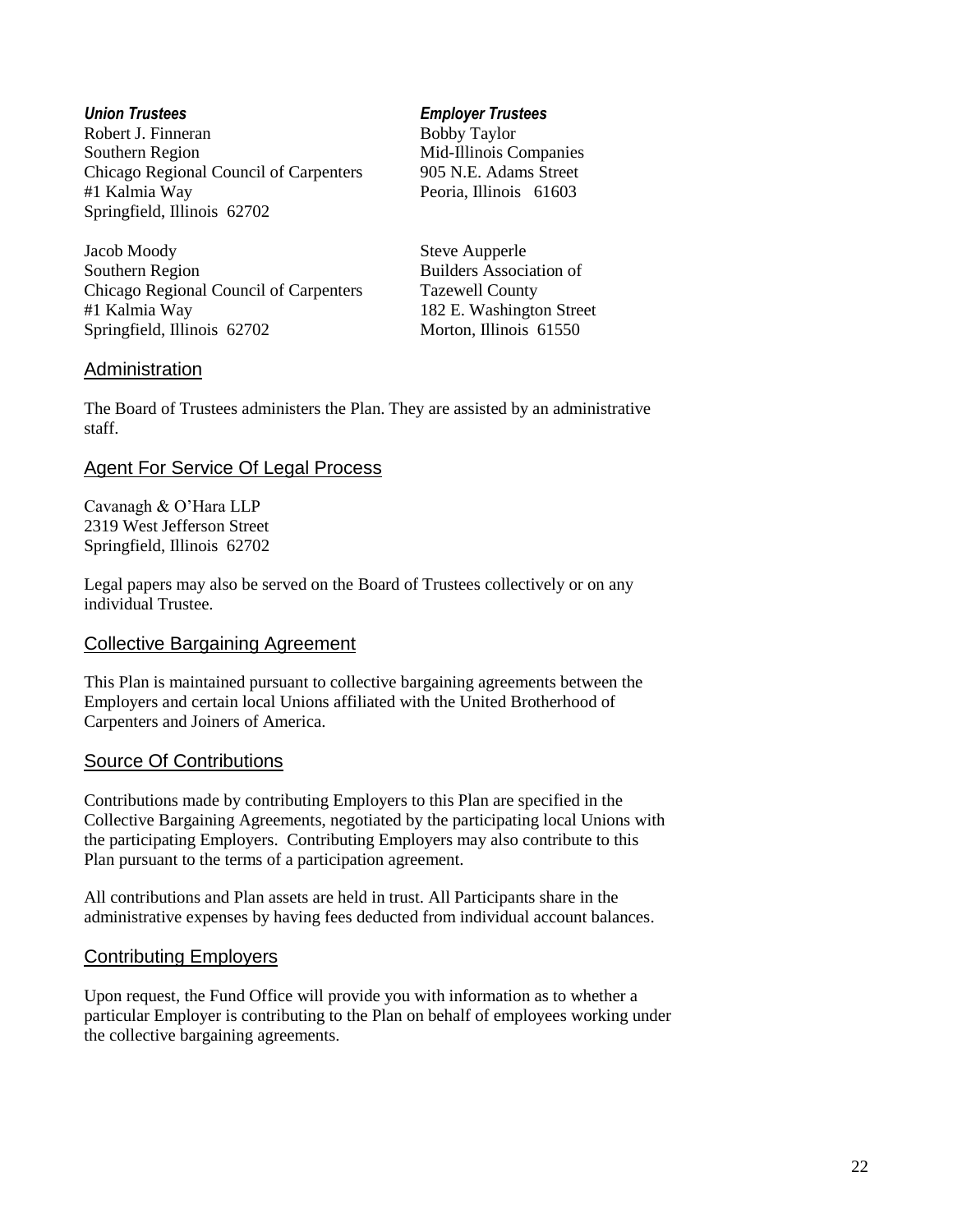## Plan Interpretation and Determination By Trustees

The Board of Trustees has full discretionary authority to interpret the Plan and its provisions to the maximum extent permitted by law. However, the Plan's Administrative Manager is responsible for answering all day-to-day questions concerning eligibility, benefits, and claims procedures.

Only the Board of Trustees has the discretion and authority to determine eligibility for benefits, and the right to participate in the Retirement Savings Plan and to exercise all the other powers specified in the Plan Document. No officer, agent or employee of the Union or Employer or any other person, is authorized to speak for, or on behalf of, or to commit the Board of Trustees, on any matter relating to the Retirement Savings Plan.

## Right To Change Or Terminate The Plan

The Board of Trustees has the right to amend or terminate this Plan when required by law or when deemed appropriate. If the Plan is amended or terminated, you will be notified in writing.

The Plan may be amended at any time if the Trustees agree to do so in writing, except that no amendment can divert the Plan's assets from the Plan's purposes of providing benefits.

Should the Plan be terminated, participants will remain 100% vested in their account balances. After payment of Plan expenses and previously approved distributions, the remaining Plan assets will be distributed among the participants. Each participant will receive a part of the assets determined to be in the same ratio that their account balance bears to the aggregate of all participant account balances.

Once the Plan is terminated and all assets have been distributed, the Board of Trustees will be discharged from all liability under the Plan and participants will have no further rights or claims.

No assets will be returned to any Employer or inure to the benefit of any Employer or the Union. In the event that a participant cannot be located and no claim is made for him or her for payment of his vested account balance within five years following the sending of notice by registered mail to the participant's last known address, his or her vested account balance will be forfeited and redistributed on a uniform basis among the participants to whom payments are being made or can be made.

## Non-Assignment Of Benefits

The benefits under the Retirement Savings Plan are your own. This means that you cannot assign or transfer them to someone else, except as otherwise provided under federal law, and they are exempt from execution, attachment, garnishment, pledge, bankruptcy or claims for alimony. However, the Board of Trustees will honor a Qualified Domestic Relations Order (QDRO).

## Qualified Domestic Relations Order (QDRO)

Under the terms of a Qualified Domestic Relations Order (QDRO), certain payments could be made from your account to pay alimony, child support or marital property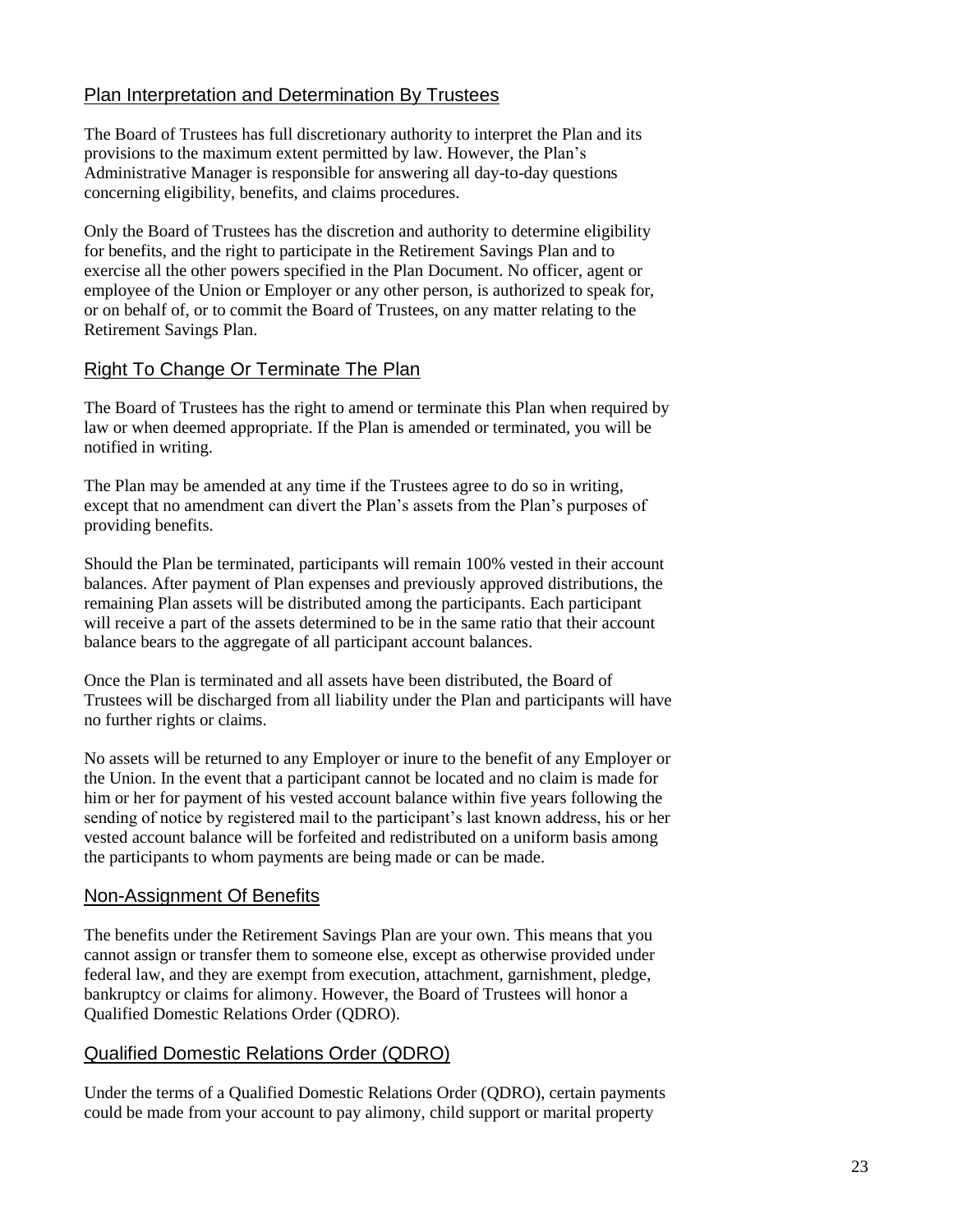rights. If the Board of Trustees receives a QDRO, you will be notified. A QDRO may affect the amount of benefits you will receive or are receiving. If you have questions about QDROs or would like to receive a copy of the Plan's QDRO procedures or model QDRO, please contact the Fund Office.

*Any expense incurred by the Plan as a result of the review, consideration or approval of a domestic relations order or QDRO shall be charged directly against the account of the Participant and alternate payee, if one is named in the domestic relations order in equal amounts, and shall not be considered a common expense of the Plan.* 

## Top-Heavy Provisions

Federal law requires that if the Retirement Savings Plan becomes a "top-heavy" plan as described in the Internal Revenue Code, minimum contributions may apply. In the unlikely event that this Retirement Savings Plan becomes top-heavy, you will be notified accordingly.

## Maximum Contributions

The Internal Revenue Code imposes limitations on maximum contribution amounts that may be made annually on behalf of participants under qualified plans. These limits are liberal and would not normally prevent you from receiving full benefits. In the unlikely event that contributions made by contributing Employers on your behalf are limited, you will be notified.

## No Employment Guarantee

Your participation in the Plan does not constitute a guarantee of your continued employment.

## Legal Expenses

Any expense incurred by the Fund or Plan as a result of the review, consideration or approval of a domestic relations order shall be charged directly against the account of the Participant and alternate payee, if one is named in the domestic relations order, in equal amounts, and shall not be considered a common expense of the Fund or Plan.

Any expense incurred by the Fund or Plan as a result of the review or consideration of legal pleadings or other documents in connection with a benefit distribution shall be charged directly against the account of the Participant.

Any reasonable expenses incurred by the Plan related to efforts to locate the Participant or Beneficiary shall be charged directly against the account of the Participant or Beneficiary. Reasonable expenses shall include, but not be limited to, the use of third party service providers, database inquiries, and any other methodology used by the Plan. Such expenses are not considered common expenses of the Plan.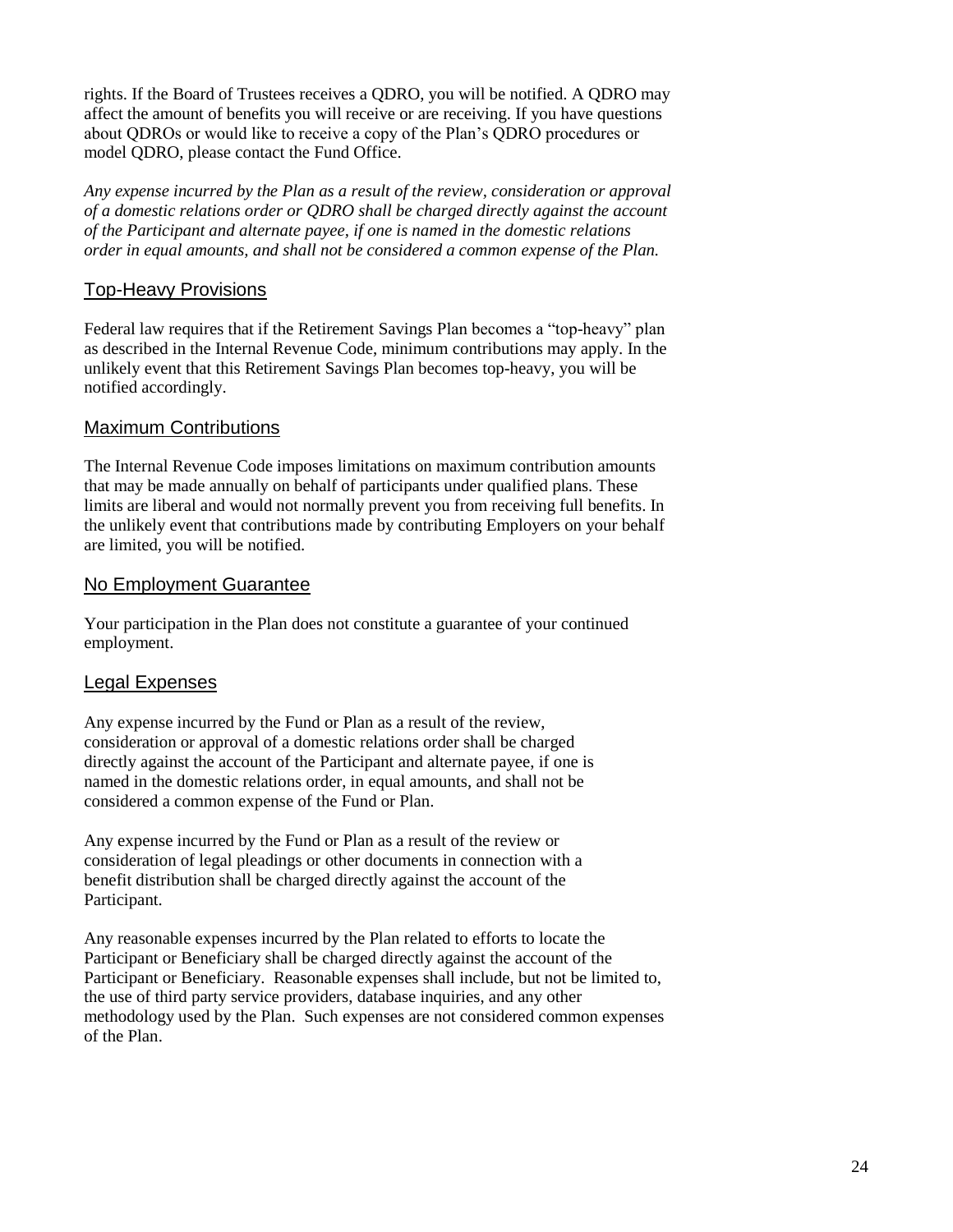# <span id="page-26-0"></span>YOUR ERISA RIGHTS

As a participant in the Plan, you are entitled to certain rights and protections under the Employee Retirement Income Security Act of 1974 (ERISA). ERISA provides that all Plan participants are entitled to certain rights, as outlined in the following information.

## <span id="page-26-1"></span>*Receive Information About Your Plan And Benefits*

You have the right to:

- Examine, without charge, at the Plan Administrator's office and at other specified locations, such as worksites and Union halls, all documents governing the Plan, including insurance contracts, Collective Bargaining Agreements and a copy of the latest annual report (Form 5500 Series) filed by the Plan with the U.S. Department of Labor and available at the Public Disclosure Room of the Employee Benefits Security Administration (EBSA);
- Obtain, upon written request to the Plan Administrator, copies of documents governing the operation of the Plan, including insurance contracts, Collective Bargaining Agreements and copies of the latest annual report (Form 5500 Series) and updated Summary Plan Description (the Plan Administrator may make a reasonable charge for the copies);
- Receive a summary of the Plan's annual financial report, which the Plan Administrator is required by law to furnish each Participant with a copy of this summary annual report; and
- Obtain a statement telling you whether you have a right to receive a benefit at your Normal Retirement Age (generally age 55) and if so, what your benefits would be at your Normal Retirement Age if you stop working under the Plan now. If you do not have a right to a benefit, the statement will tell you how many more years you have to work to get a right to a benefit. This statement must be requested in writing and is not required to be given more than once every 12 months. The Plan will provide the statement free of charge.

# <span id="page-26-2"></span>*Prudent Actions By Plan Fiduciaries*

In addition to creating rights for Plan participants ERISA imposes duties upon the people who are responsible for the operation of the employee benefit plan. The people who operate your Plan, called "fiduciaries" of the Plan, have a duty to do so prudently and in the interest of you and other Plan participants and beneficiaries. No one, including your Employer, your Union, or any other person, may fire you or otherwise discriminate against you in any way to prevent you from obtaining a benefit or exercising your rights under ERISA.

# <span id="page-26-3"></span>*Enforce Your Rights*

If your claim for a benefit is denied or ignored, in whole or in part, you have a right to know why this was done, to obtain copies of documents relating to the decision without charge and to appeal any denial, all within certain time schedules.

Under ERISA, there are steps you can take to enforce the above rights. For instance, if you request a copy of the Plan documents or the latest annual report from the Plan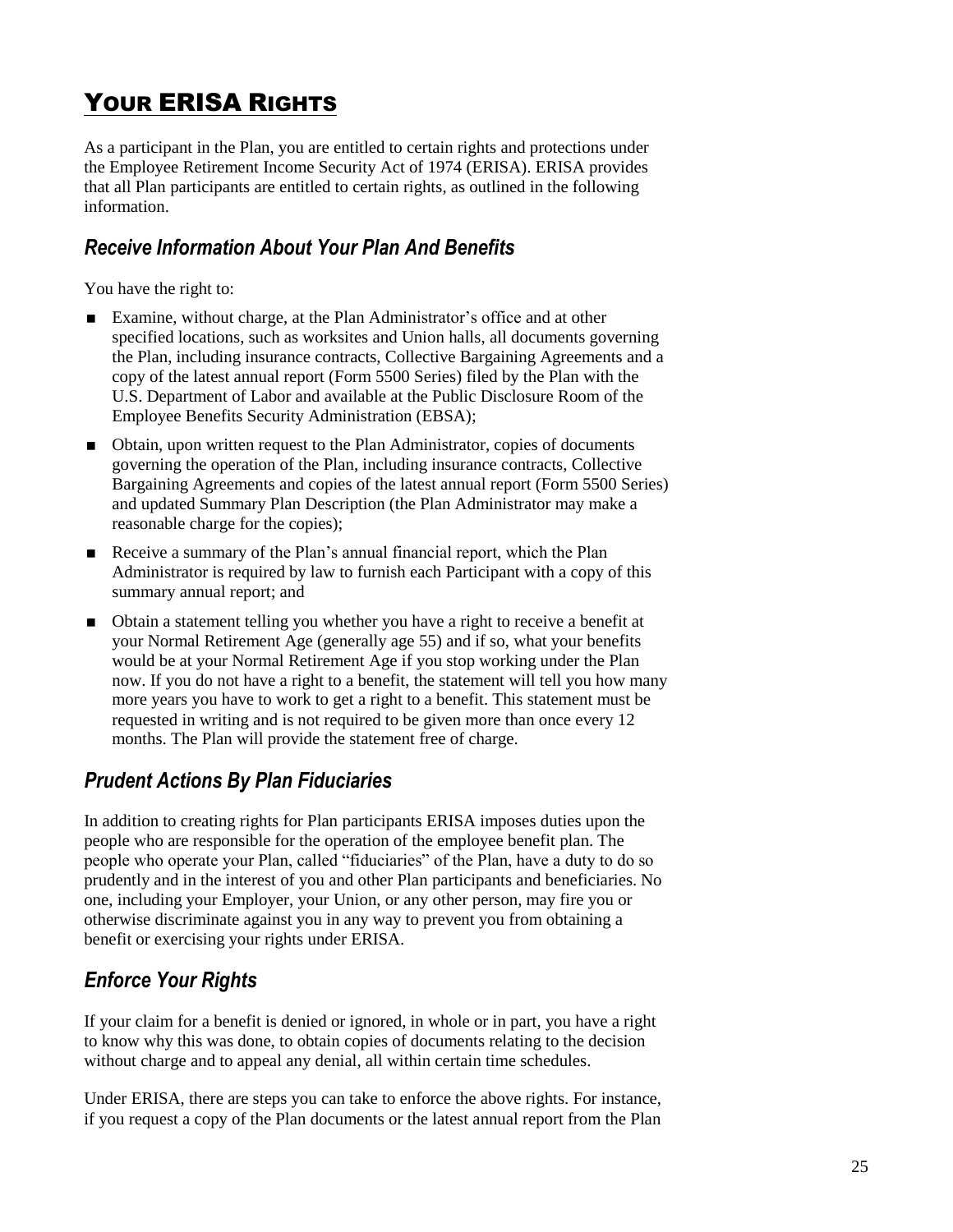and do not receive them within 30 days, you may file suit in a federal court. In such a case, the court may require the Plan Administrator to provide the materials and pay you up to \$110 a day until you receive the materials, unless the materials were not sent because of reasons beyond the control of the Plan Administrator.

If you have a claim for benefits that is denied or ignored, in whole or in part, you may file suit in a state or federal court. In addition, if you disagree with the Plan's decision or lack thereof concerning the qualified status of a domestic relations order, you may file suit in federal court. If it should happen that Plan fiduciaries misuse the Plan's money, or if you are discriminated against for asserting your rights, you may seek assistance from the U.S. Department of Labor or you may file suit in a federal court. The court will decide who should pay court costs and legal fees. If you are successful, the court may order the person you have sued to pay these costs and fees. If you lose, the court may order you to pay these costs and fees, for example, if it finds your claim is frivolous.

## <span id="page-27-0"></span>*Assistance With Your Questions*

If you have any questions about your Plan, you should contact the Plan Administrator. If you have any questions about this statement or about your rights under ERISA, or if you need assistance in obtaining documents from the Plan Administrator, you should contact the EBSA at:

*Nearest Regional Office* Employee Benefits Security Administration Chicago Regional Office 200 West Adams Street, Suite 1600 Chicago, Illinois 60606 312-353-0900

*National Office* Division of Technical Assistance and Inquiries Employee Benefits Security Administration U.S. Department of Labor 200 Constitution Avenue N.W. Washington, D.C. 20210 866-444-3272

You may also find answers to your questions and learn more about your rights and responsibilities under ERISA by visiting the EBSA's Web site at www.dol.gov/ebsa.